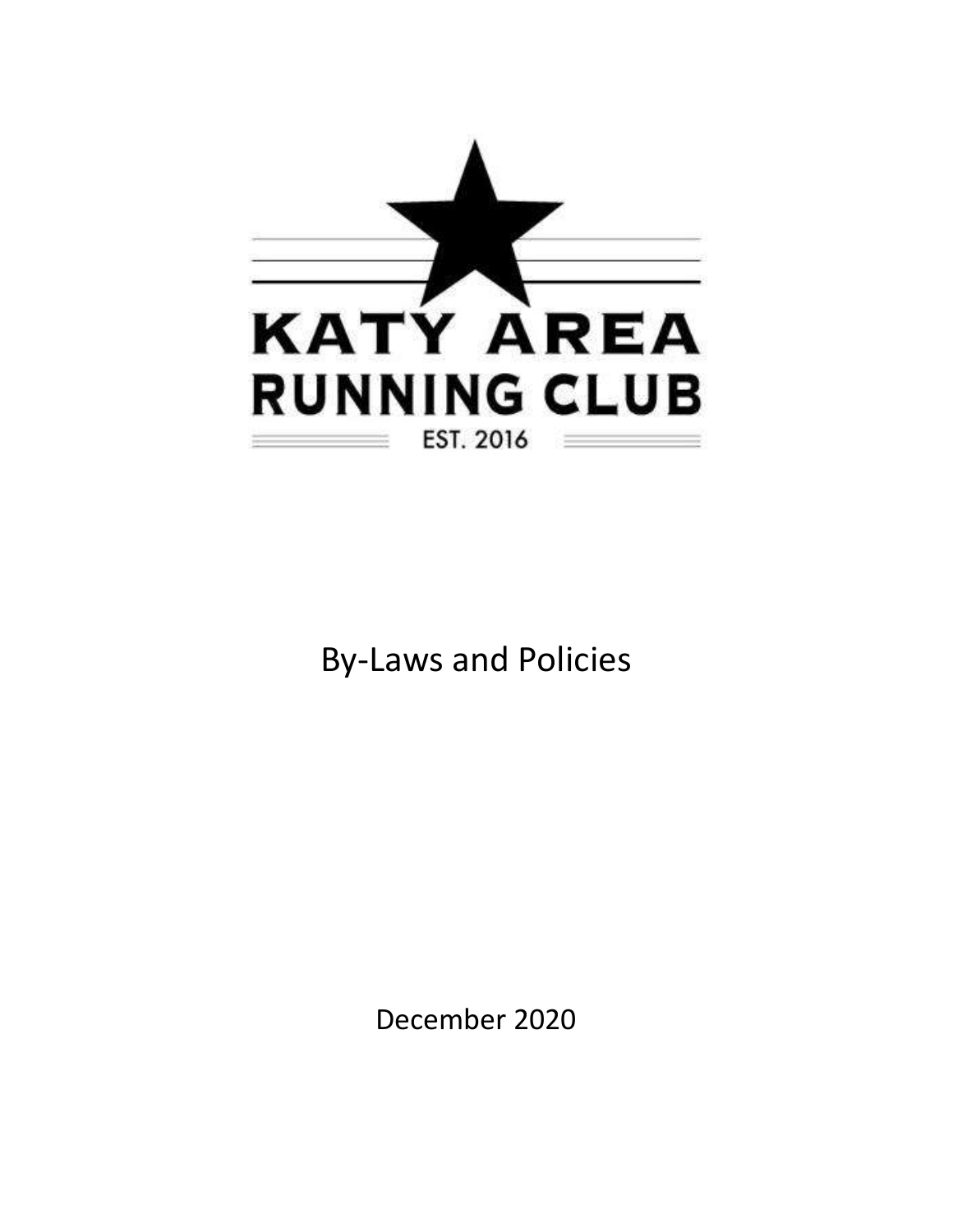## **Table of Contents**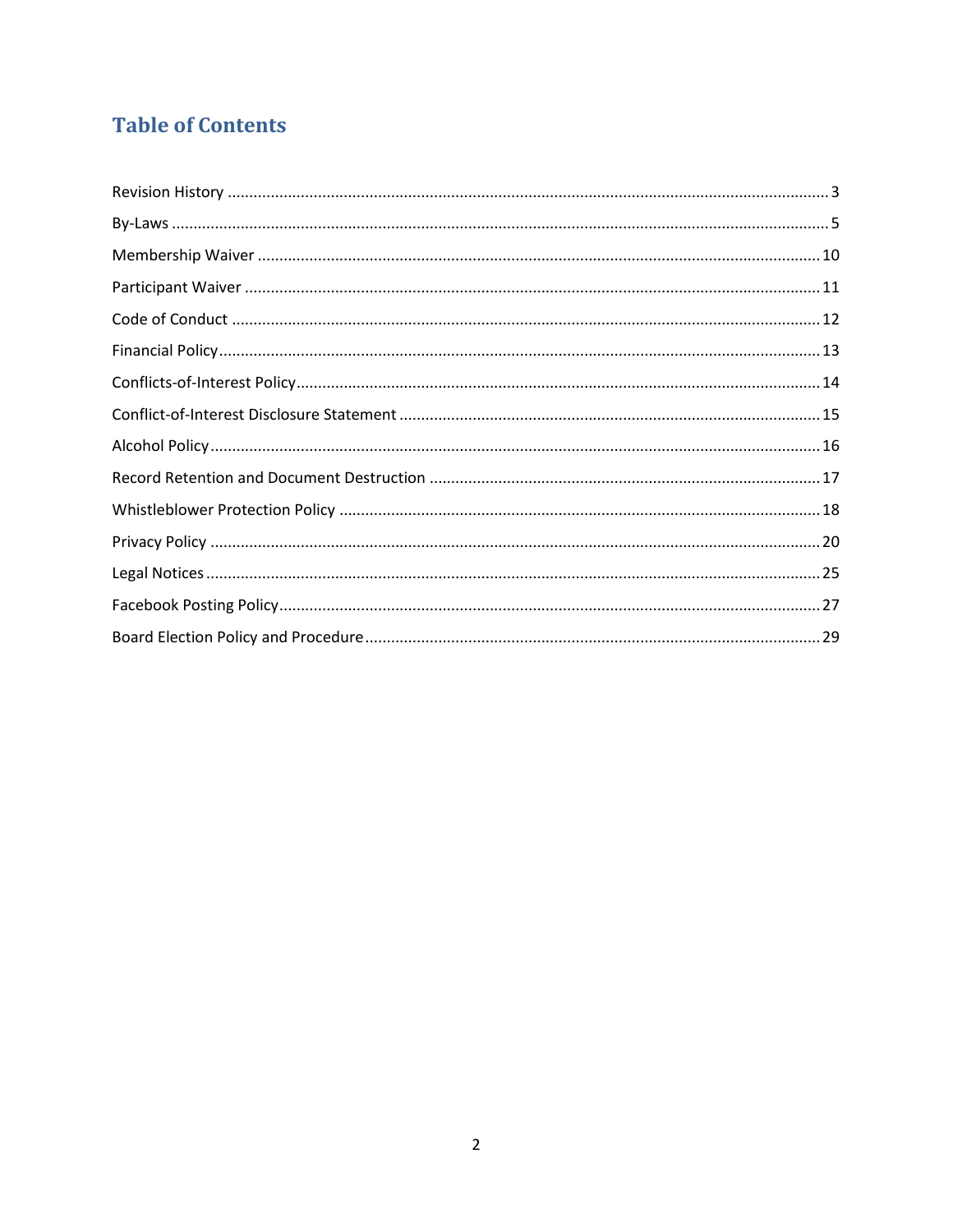### **Revision History**

- <span id="page-2-0"></span>February 11, 2016 By-Laws and Policies first adopted by a vote of the membership at the first general meeting of the membership.
- December 14, 2016 The By-Laws were amended by a vote of the membership at the annual meeting. The membership requirements of Article IV were amended to eliminate the requirement for a new application from existing members in their second and subsequent years provided that the person has continuously been a member.
- January 11, 2017 A policy was added by unanimously adopted resolution of the Board. A Facebook posting policy was added to the written policies. This newly written policy was an expression of the Club's behavior regarding FB administration since the inception of the closed FB group.
- June 5, 2017 The code of conduct is revised after board approval at the May 17, 2017 meeting of the board of directors to include a statement that the members shall not act in bad faith against the interests of the club.
- December 6, 2017 The By-Laws were amended by a vote of the membership at the annual meeting. Article XI has been amended to include language governing club dissolution and distribution of club funds in the event of dissolution. Specific approval by the membership is required for both club dissolution and fund distribution.
- December 6, 2018 The By-Laws were amended by a vote of the membership at the annual meeting. Article VII has been amended to increase the number of Directors from 3 to 5. Article VII has also been amended to provide for limited term limit extensions of Officers and Directors.
- November 22, 2019 A Board Election policy was drafted, reviewed and approved by the Board.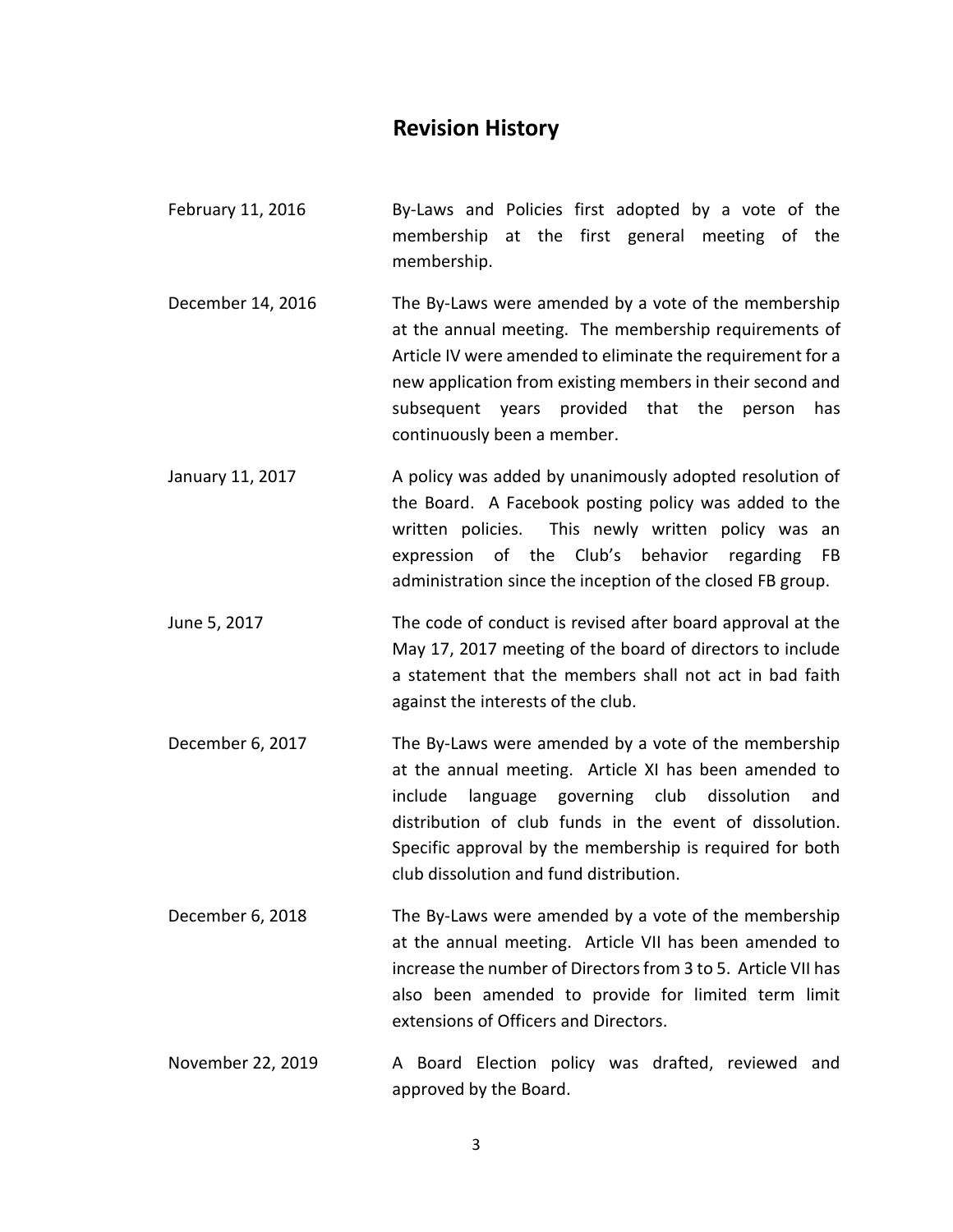- September 9, 2020 The Board Election policy was amended to clarify the eligibility requirement and approved by the Board. December 6, 2020 Changes were presented to and approved by the membership at the December 6, 2020 annual meeting. A requirement that any candidate for the board must have been a member of the club for at least one year at the time of the election has been added in Article VII, Section C.
	- added in Article VII, Section E. Clarifying language defining a board meeting quorum is added in Article VII, Section F.

Clarifying language on determining the election outcome is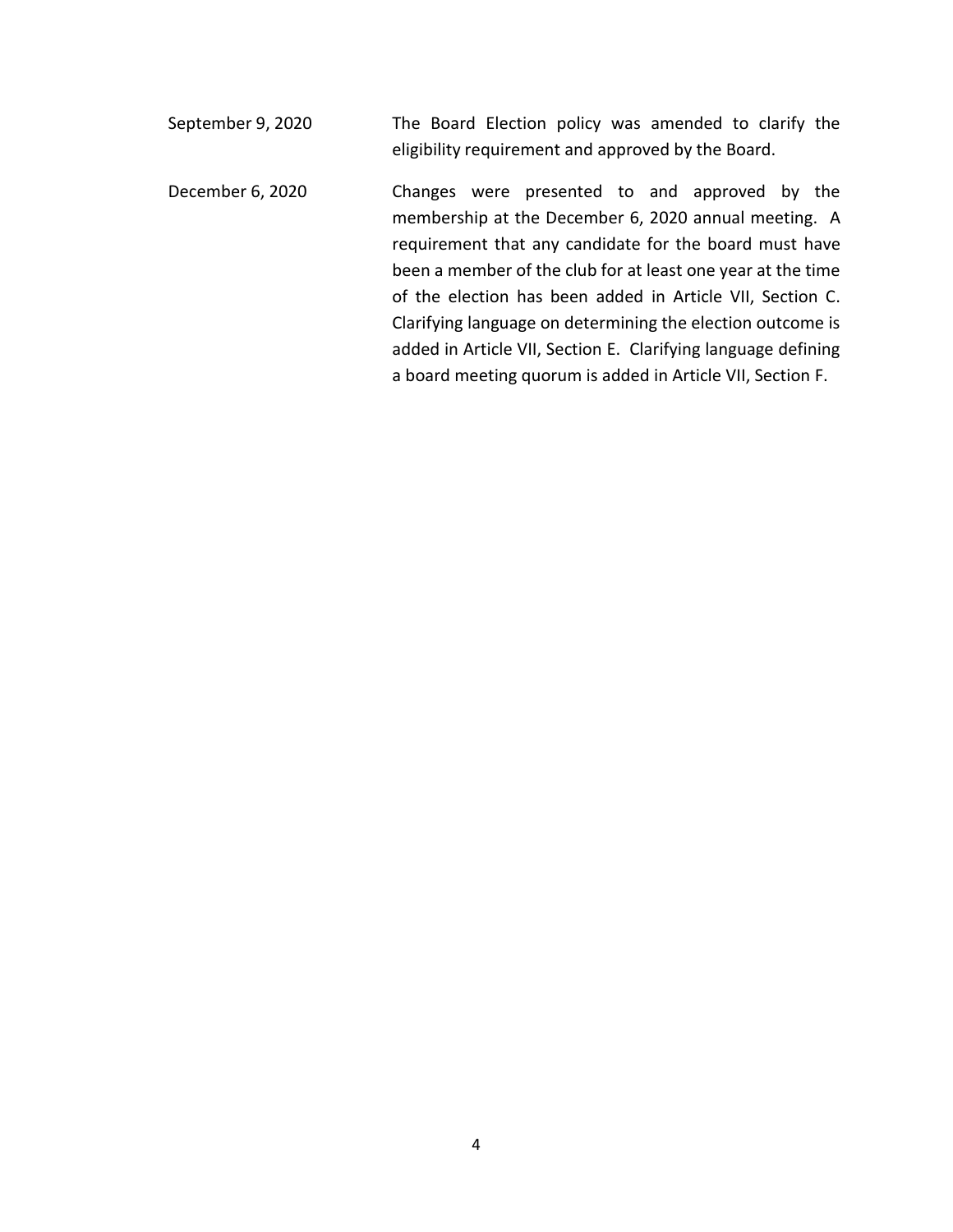### By-Laws

#### <span id="page-4-0"></span>**CONTENTS:**

- I. Name
- II. Purpose
- III. Affiliation
- IV. Membership in the Club
- V. Dues
- VI. Meetings of the Membership
- VII. Board of Directors and Elections
- VIII. Committees and Task Forces
- IX. Finances
- X. Savings Clause
- XI. Tax Status Requirements and Dissolution
- XII. Indemnification
- XIII. Amendments

#### **I. NAME**

The name of the organization shall be *"Katy Area Running Club"* hereafter referred to as "the Club".

#### **II. PURPOSE**

The Club is organized to provide a structured organization for the purpose of promoting running as a sport and healthy lifestyle within our community and for serving as a supportive group for area runners. In furtherance of our purpose, the Club hosts activities for the encouragement of running such as group runs, training runs and programs on the road and/or track, social events, and provides information about topics of interest for runners. The Club also engages in community activities, to publicize by appropriate means, the healthy benefits of running and undertakes opportunities for giving back to our community.

#### **III. AFFILIATION**

The Club shall be a chapter of the Road Runners Club of America, and all measures adopted by that body must be considered by this organization. This Club will further be affiliated with the Houston Area Road Runners Association (HARRA). This Club will submit a portion of the annual dues described in section V to the RRCA and HARRA as membership in those bodies shall require.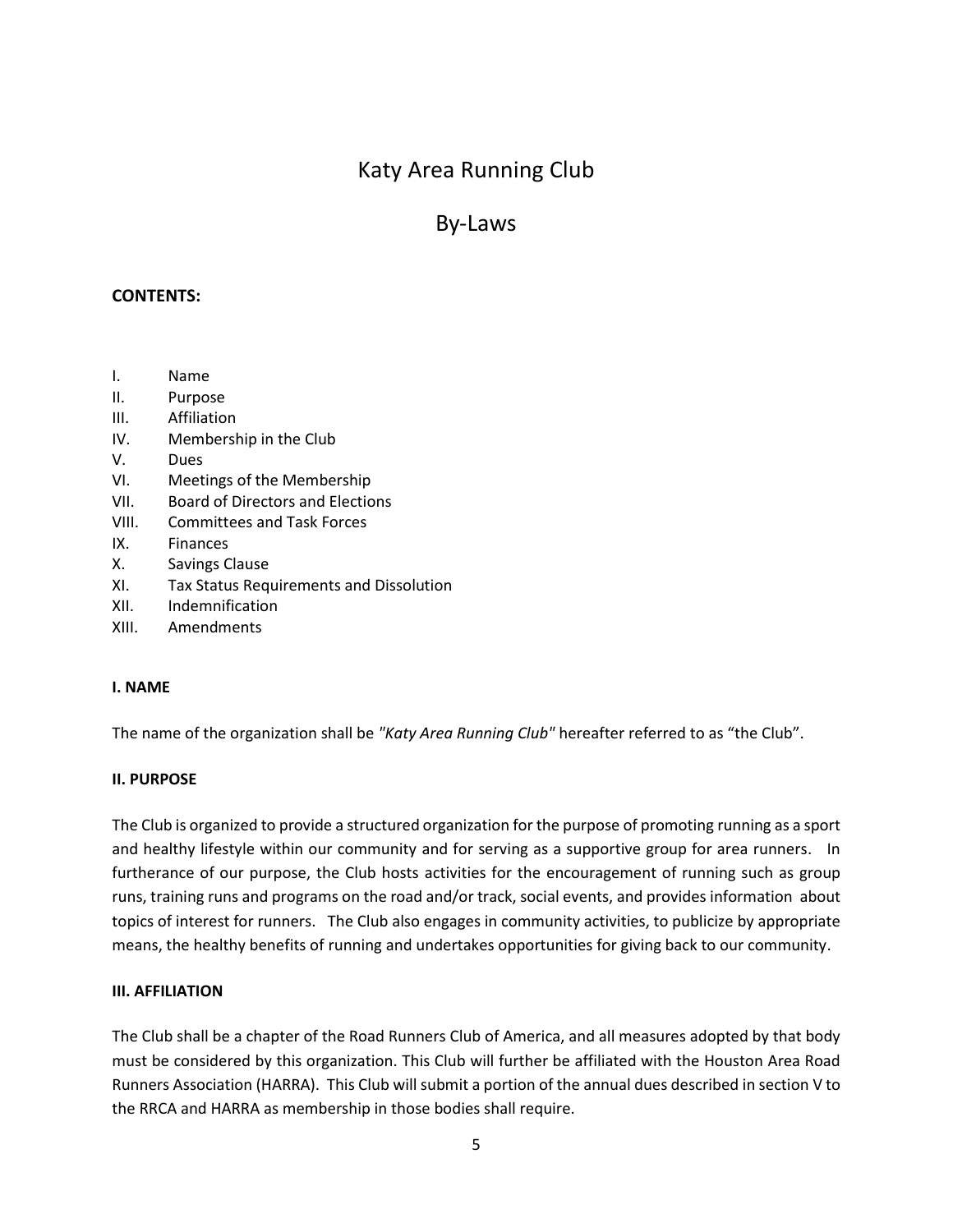#### **IV. MEMBERSHIP**

Membership in the Club will be on an annual basis starting January  $1<sup>st</sup>$ . Anyone can join the Club without regard to race, creed, color, national origin, gender, sexual orientation or, physical condition. Members will be 18 years of age or older. Individuals who wish to become members of this organization shall complete an initial application for Club membership when first joining the Club, agreeing to follow the Club's code of conduct, submit dues annually, and sign a waiver of liability annually, either in written or electronic form, for participation in all Club activities.

#### **V. DUES**

The annual dues rate for the Club membership will be set on an annual basis by the Board of Directors and shared annually with the membership as part of the regular join and renew process for the Club.

#### **VI. MEETING OF THE MEMBERSHIP**

The members of the Club shall meet at least once a year at a date and time established by the Board of Directors that is no more than eight weeks before the start of the Club's fiscal year. Quorum at the annual meeting of the membership will be majority of the Board of Directors and no less than 4 dues paying members in good standing.

#### **VII. BOARD OF DIRECTORS AND ELECTIONS**

**The general membership elects the following Board of Directors: president, vice president, treasurer, and secretary and other Directors-At-Large on an annual basis. No member of the Board shall be compensated for their service.**

A. Board responsibilities. The board is the governing authority and has total oversight over the management of the Club's affairs. It carries out all the objectives and purposes for which the Club is organized. This general mandate includes, but is not limited to, setting Club policy, financial oversight, strategic planning, fundraising, legal oversight, determining and monitoring the Club's programs and services, elevating the Club's public image, and hiring of any employees or independent contractors.

B. Board of Director Members and Duties:

1. President - to preside over meetings, represent this association with the RRCA, to call any special meetings, and to appoint committees and chairpersons thereof with approval from the Board.

2. Vice-President - to assume the powers of the president in his/her absence, and to take on special assignments as requested by the president.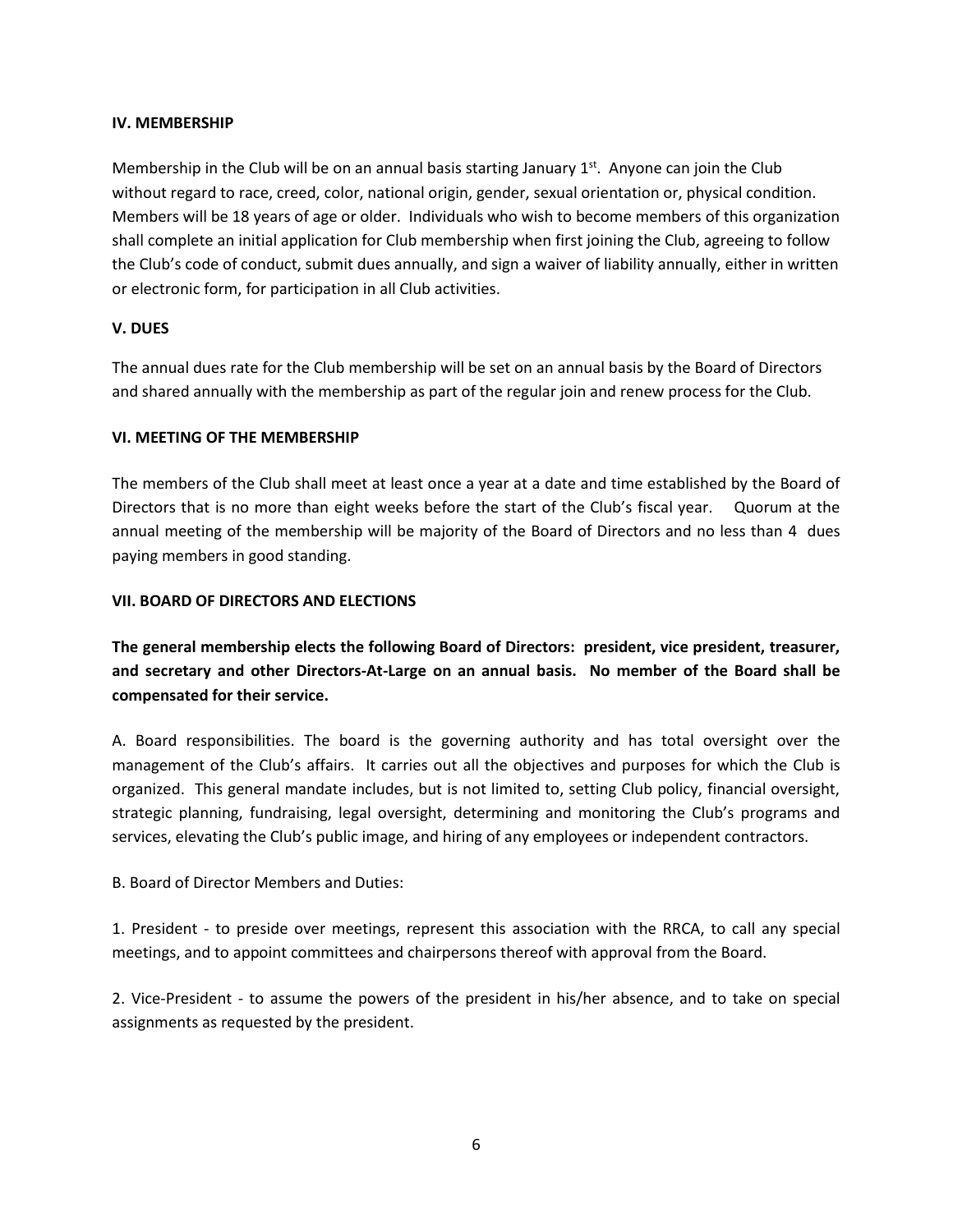3. Secretary -to record minutes at all meetings, to keep a file of such minutes, oversee the election process for all board members, and, when requested by the president, to accept assignments involving correspondence and the keeping of records.

4. Treasurer - Oversee the budget planning process, ensure adequate income available to achieve the budgeted expenses, safeguard the organizations assets, draft financial policies for board approval, anticipate and report financial problems, ensure the board receives regular and accurate financial statements and that the board members understand the information presented, ensure federal, state, and local reporting takes place, and other duties as requested by the president.

5. At-Large-Directors (5) – Advise and provide input on the strategic and operational aspects of the Club as appropriate.

C. Any candidate for election to the Board must have been a member of the club for at least one year as of the date of the election. All Board Members must be dues paying members of the organization and in good standing. All active Board Members must be unrelated to any other active Board Member.

D. Term of Office: Term of office shall be one year (12 months), beginning at the close of the annual membership meeting. Upon being duly elected, any Board of Director Member may serve up to five terms on the board. In the event that any Board of Director Member proposes to serve a sixth or subsequent term, their proposal must be approved by a majority of the existing board, excluding themselves, before they are nominated for election in any election year cycle. The president will appoint any board seat vacated during a term, with approval by the Board within 60 days of resignation of the seat. Appointed terms will end with the term of the seat, which is at the close of the annual membership meeting.

E. Elections: The President, Vice-President, Secretary and Treasurer (the Officers) shall be deemed elected upon reception of the largest number of votes, among the candidates for their respective positions, from those dues paying members who are present at the annual membership meeting*.* 

The five (5) At-Large-Director candidates, among the candidates for their respective positions, receiving the greatest number of votes from those dues paying members who are present at the annual membership meeting shall be deemed elected.

F. Every effort will be made to discuss any measures coming before the group. A majority vote of the Board of Directors members present is necessary to pass ordinary measures. All measures shall be deemed ordinary except those proposing a bylaw amendment. A quorum of the Board shall consist of five members (5), at least two (2) of which shall be Officers. No official meeting shall be held unless a quorum is present.

#### **VIII. COMMITTEES & TASK FORCES**

The Board of Directors has the authority to create committees and task forces, appoint members, and dissolve committees and task forces as it deems appropriate to carry out the purpose of the Club. The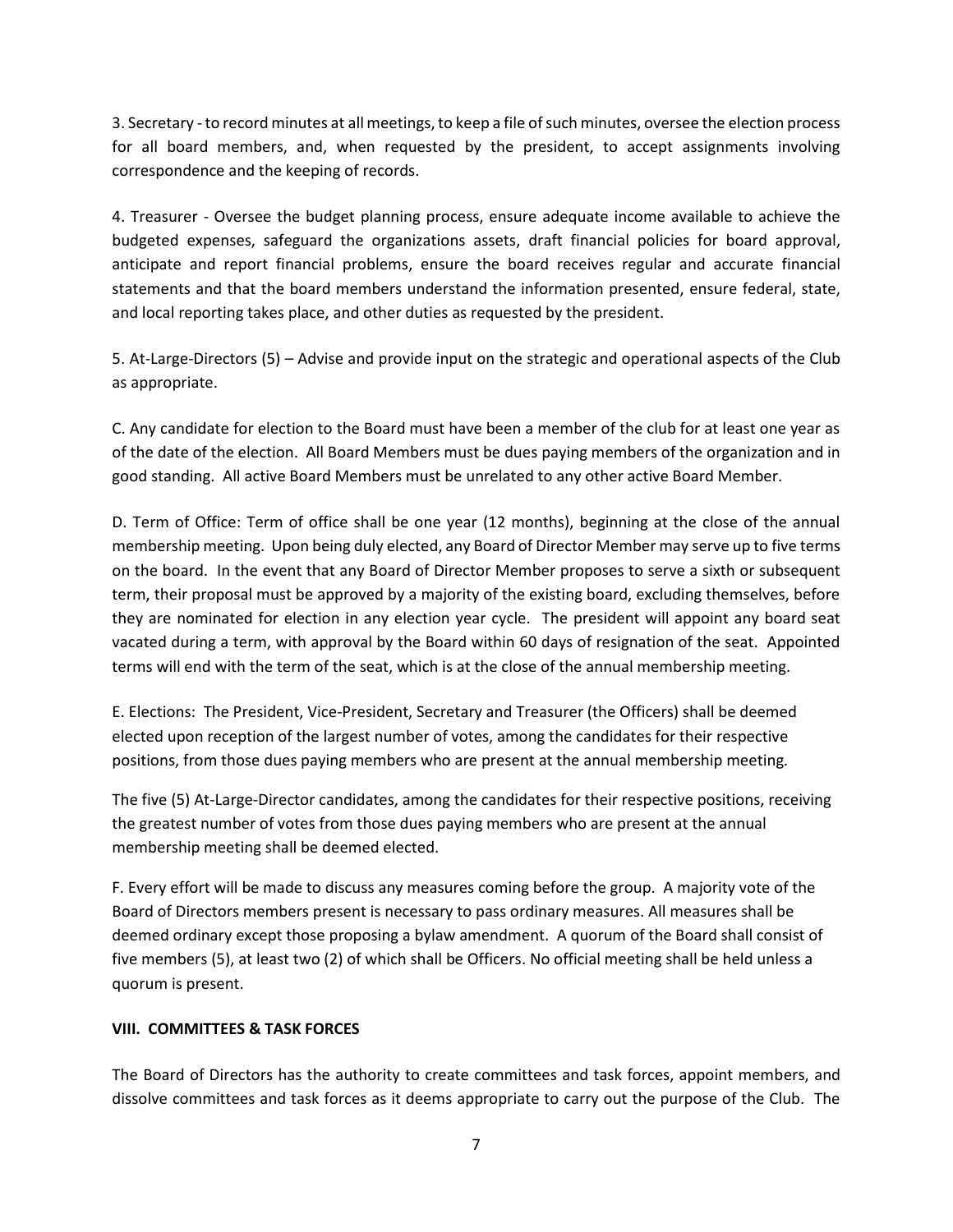Board will define the duties and deliverables for all committees and task forces and outline the performance expectations for all members of a committee or task force. All committee and task force members serve for a term as defined by the Board of Directors. The Board is kept informed of the activities and progress of all committees and task forces, and the Board has oversight duties in regard to the final outcome approval, acceptance or rejection, ratification of the actions of a committee or task force.

#### **IX. FINANCES**

The fiscal year of the Club is from January 1<sup>st</sup> to December 31<sup>st</sup>. The Board establishes an annual operating budget and sets membership dues and event entry fees to support the budget. The board may authorize the President and/or any Officer to enter into any contract or execute and deliver any instrument in the name of and on behalf of the Club with approval of the Board majority. All checks, drafts or other orders for the payment of money, notes or other evidences of indebtedness issued in the name of the Club are signed by authorized officers or employees and in accordance with policies and procedures adopted by the Board. All monies for the Club are deposited to the credit of the Club in banks that are members of or whose deposits are insured by the Federal Deposit Insurance Corporation or other government insurance agency. No Club funds may be deposited in the personal account of a member of the Board. The treasurer reviews the status of the general fund at least quarterly. At the same time, he/she reviews a forecast of estimated deposits and disbursements for the succeeding quarters and provides a report to the Board. The Board will review the Club's income and operating expenses for the current year and the projected annual budget for the coming year with the general membership at the annual meeting. Notwithstanding the above, any dues paying member in good standing may request and receive a reporting of the income and expenses of club. Such request must be placed with the Board and shall be satisfied within 30 days. If the president and the treasurer determine that the balance of general funds exceeds the amount required for routine operating expenses, then the excess funds may be invested as authorized by the board.

#### **X. SAVINGS CLAUSE**

Failure of literal or complete compliance with provisions of the bylaws with respect to dates, times and notice, or the sending or receipt of the same, or errors in phraseology of notice of proposal, do not invalidate the actions or proceedings of the members at any meeting, as long as the members judge (by majority vote) that no substantial injury to the rights of members has occurred.

#### **XI. TAX STATUS AND DISSOLUTION**

No part of the net earnings of the Club inures to the benefit of, or is distributable to, its members, trustees, officers, or other private persons; except that the Club may pay reasonable compensation for services rendered and may make payments and distributions in furtherance of the purposes set forth in Article II. No substantial part of the Club's activities can be the carrying on of propaganda or otherwise attempting to influence legislation. The Club may not participate in, or intervene in (including the publishing or distribution of statements), any political campaign on behalf of any candidate for public office.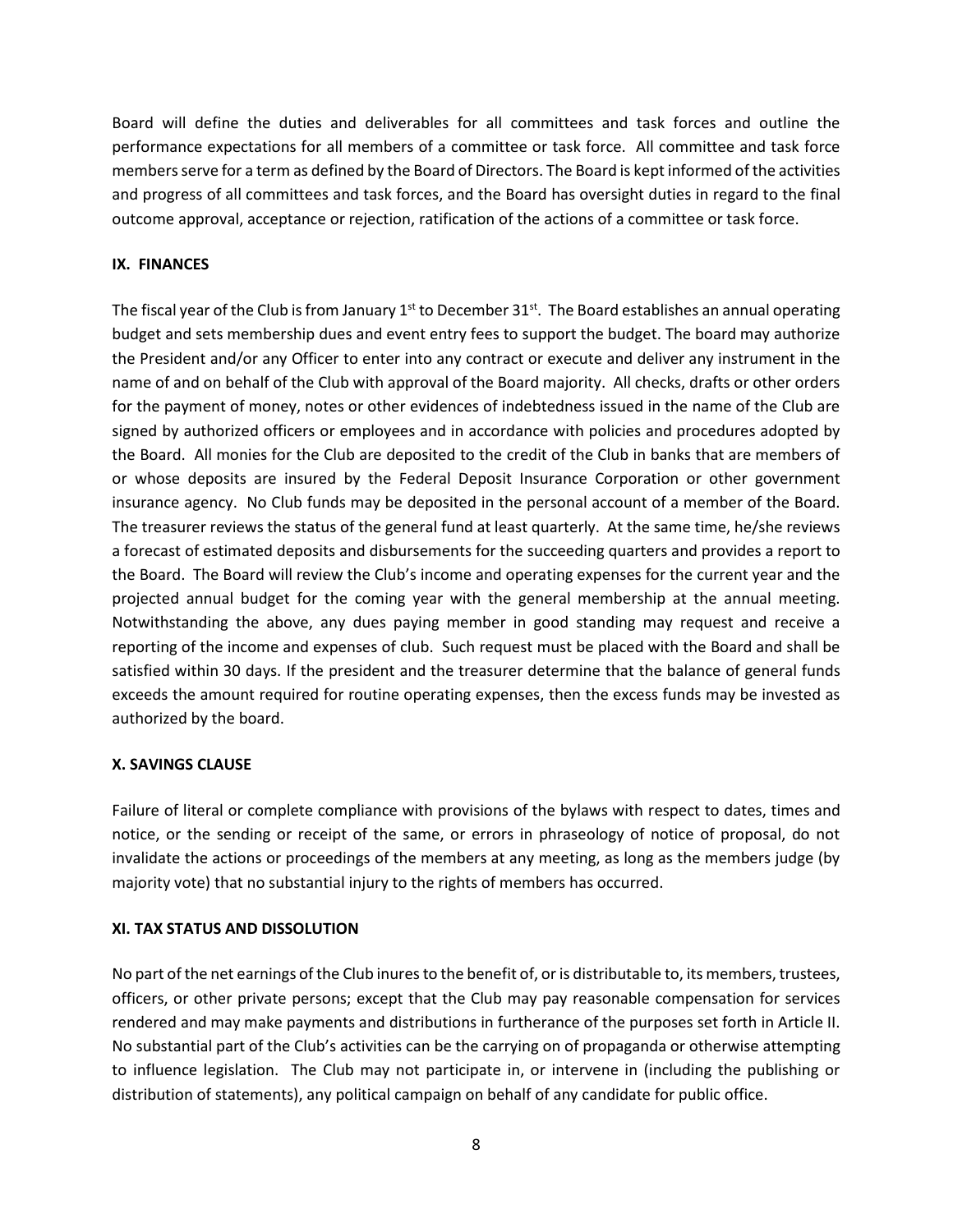Regardless of any other provision of these articles, the Club may not carry on any other activities not permitted to be carried on by a corporation (a) that is exempt from federal income tax under section 501(c)(3) of the Internal Revenue Code or (b) contributions to which are deductible under section 170(c)(2) of the Internal Revenue Code, or corresponding section of any future federal tax code.

In the event that the Club desires to dissolve, a motion for dissolution will be presented by the Board to the membership at the annual meeting or otherwise scheduled emergency meeting of the membership. The Club shall proceed to dissolve only upon approval of two-thirds of the membership present at such meeting.

Upon dissolution of the Club, the funds in the treasury, after all creditors have been paid, shall go to the Road Runners Club of America or other 501(c)(3) nonprofit organization with a similar purpose to the Club's. The Board shall propose such non-profit organizations to the membership and transfer of funds shall occur only after approval of two-thirds of the membership present at aforementioned annual or emergency meeting of the membership.

#### **XII. AMENDMENTS TO THESE BYLAWS**

These bylaws may be amended by two-thirds of those voting at an annual meeting, as follows: (a) a proposed amendment must be submitted in writing to the Club president at least 120 days preceding the annual meeting; (b) the board by majority vote determines its position for, against, or for with a recommended change; and (c) the board returns the proposal along with its position to be included in the notice of the annual meeting.

In emergency or extraordinary situations, as defined by the board, the board (by two-thirds [2/3] vote of the entire board) may waive the 120-day submission deadline and bypass the requirement of including the proposed amendment in the notice of the annual meeting. In such emergency cases the board must communicate the proposed amendment and board position to the membership at least 30 days prior to the meeting.

A proposed amendment, which has not been recommended by the board and has been defeated at the annual meeting may not be resubmitted until at least one annual meeting has intervened. The board determines, in its sole discretion, whether an amendment is sufficiently similar to one previously considered to be governed by this subsection.

An amendment becomes effective upon adoption, unless another date is specified as part of the amendment.

The board may renumber, revise, codify and correct any provision in these bylaws, and in the rules, policies, procedures and regulations of the Club, to eliminate errors, to correct spelling and grammar, to provide consistent numbering and to bring about proper order and sequence, but in so doing it may not change the meaning of any provision.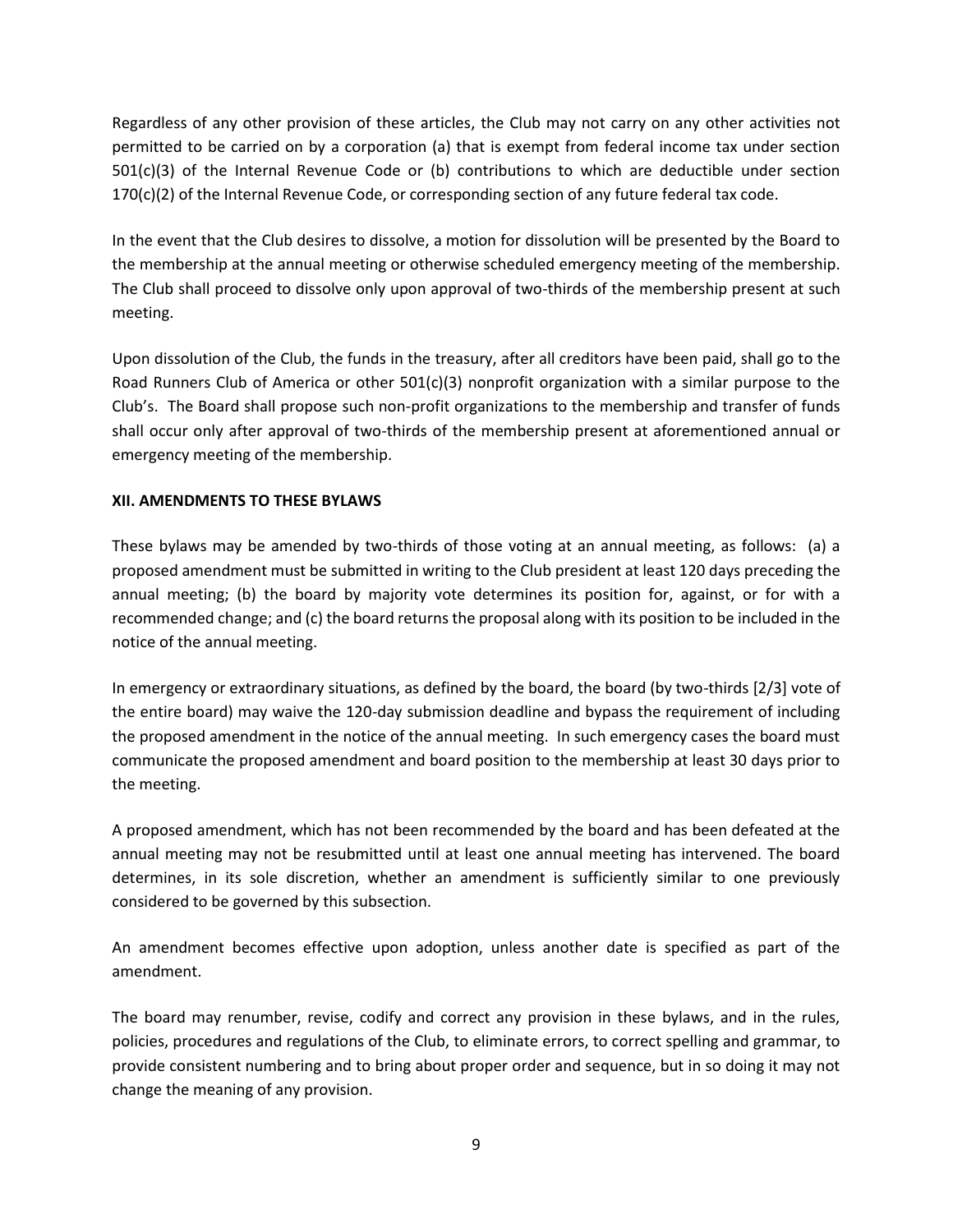### Membership Waiver

<span id="page-9-0"></span>I agree that I am a member of Katy Area Running Club (the "Club"), and I know that running in and volunteering for organized group runs, social events, and races with this club are potentially hazardous activities, which could cause injury or death. I will not participate in any club organized events, group training runs or social events, unless I am medically able and properly trained, and by my signature, I certify that I am medically able to perform all activities associated with the club and am in good health, and I am properly trained. I agree to abide by all rules established by the Club, including the right of any official to deny or suspend my participation for any reason whatsoever. I attest that I have read the rules of the Club agree to abide by them. I assume all risks associated with being a member of the Club and participating in Club activities which may include: falls, contact with other participants, the effects of the weather, including high heat and/or humidity, lightning, hail, wind, traffic and the conditions of the road or trail, wild animals including, but not limited to, snakes, alligators, and feral hogs, all such risks being known and appreciated by me. I understand that skateboards, baby joggers, roller skates or roller blades, and animals are not allowed to be used in Club organized activities and I agree to abide by this rule. Having read this waiver and knowing these facts and in consideration of your accepting my membership, I, for myself and anyone entitled to act on my behalf, waive and release the Club, the city of Katy, Texas, and the Road Runners Club of America, all Club sponsors, their representatives and successors from all claims or liabilities of any kind arising out of my participation with the Club, even though that liability may arise out of negligence or carelessness on the part of the persons named in this waiver. I grant permission to all of the foregoing to use my photographs, motion pictures, recordings or any other record for any legitimate promotional purposes for the Club.

Signature:

Name: \_\_\_\_

(print)

Date: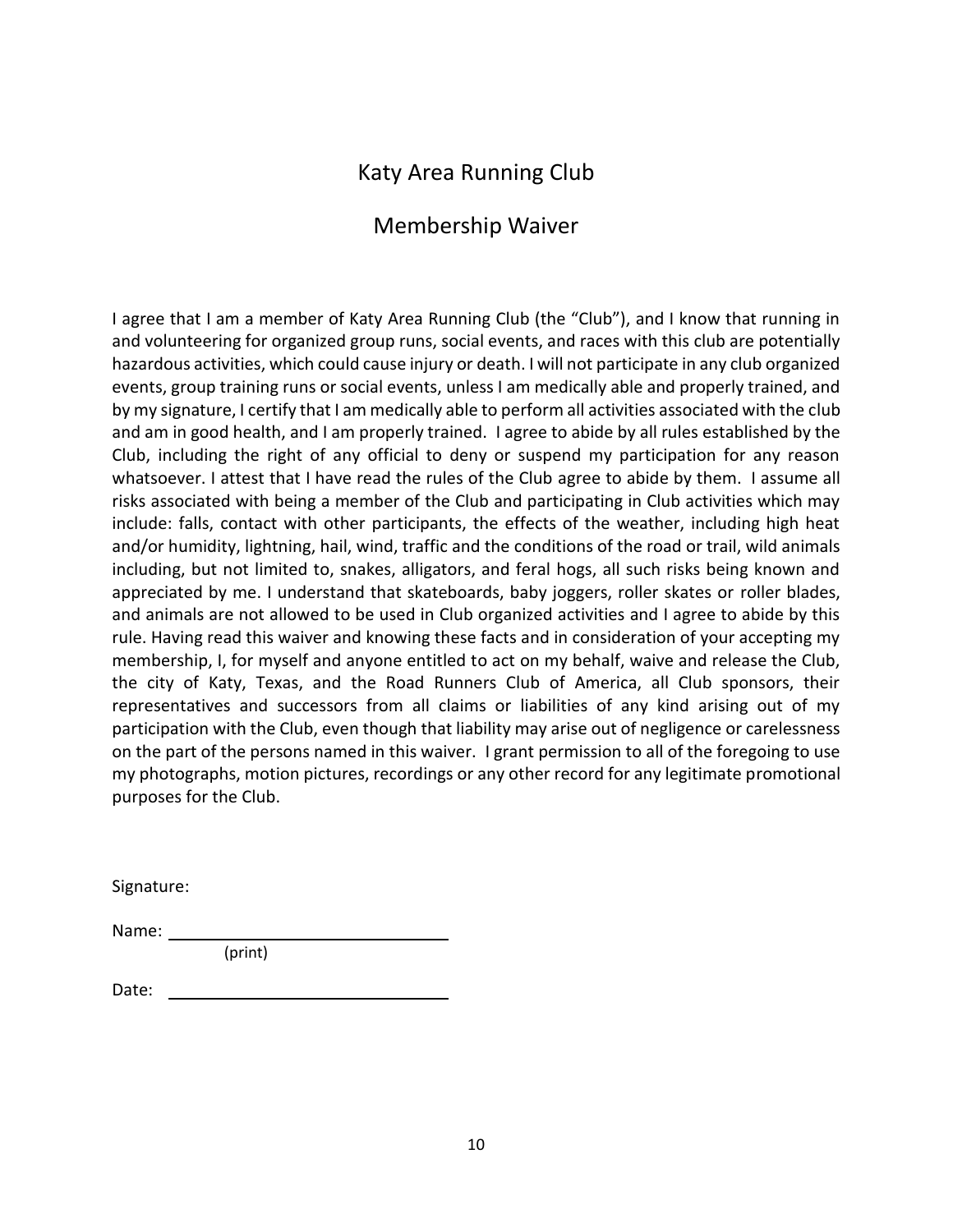## Participant Waiver

<span id="page-10-0"></span>I know and accept that involvement as a Participant of a Katy Area Running Club (the "Club") event, such as organized group runs, social events, and races are potentially hazardous activities, which could cause injury or death. I will not participate in any Club organized events, group training runs or social events, unless I am medically able and properly trained, and by my signature, I certify that I am medically able to perform all activities associated with the Club event and am in good health, and I am properly trained. I agree to abide by any decision of a Club official or representative relative to any aspect of my participation in this event, including the right of any official or representative to deny or suspend my participation for any reason whatsoever. I attest that I understand the rules of the Club's event and agree to abide by them. I assume all risks associated with being a Participant of the Club event which may include: falls, contact with other participants, the effects of the weather, including high heat and/or humidity, lightning, hail, wind, traffic and the conditions of the road or trail, wild animals including, but not limited to, snakes, alligators, and feral hogs, all such risks being known and appreciated by me. I understand that skateboards, baby joggers, roller skates or roller blades, and animals are not allowed to be used in Club organized running activities and I agree to abide by this rule. Having read this waiver and knowing these facts and in consideration of your accepting my participation, I, for myself and anyone entitled to act on my behalf, waive and release the Club, the city of Katy, Texas, and the Road Runners Club of America, all Club sponsors, their representatives and successors from all claims or liabilities of any kind arising out of my participation with the Club, even though that liability may arise out of negligence or carelessness on the part of the persons named in this waiver. I grant permission to all of the foregoing to use my photographs, motion pictures, recordings or any other record for any legitimate promotional purposes for the Club.

Signature:

Name:

(print)

Legal Guardian's signature if Participant is less than 18 years of age (must be accompanied by an adult):

Signature:

Name:

(print)

Date: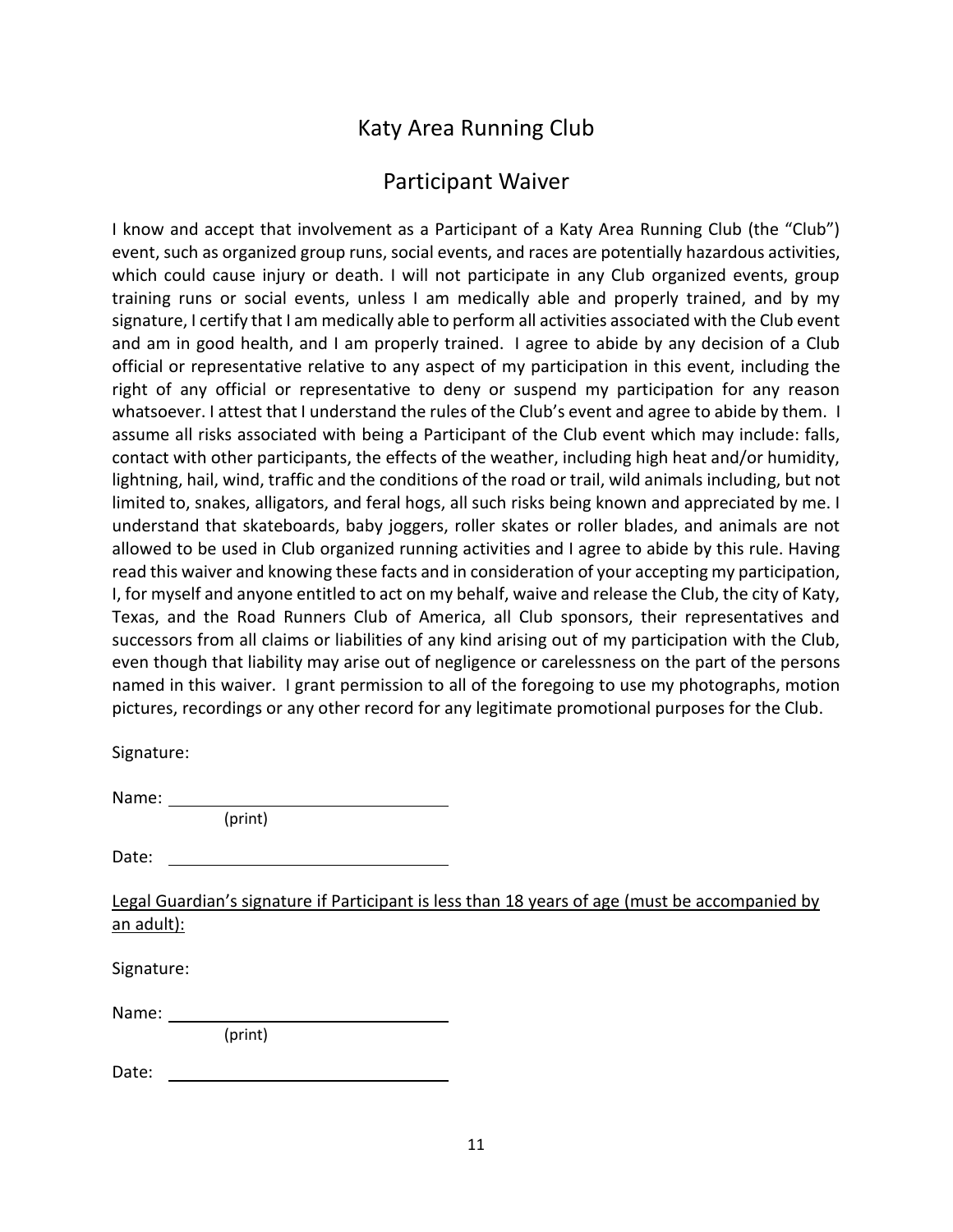## Code of Conduct

<span id="page-11-0"></span>All members of the Katy Area Running Club are required to be familiar with and adhere to the club's Code of Conduct as established by the Board of Directors. The elements of the Code of Conduct are:

- Always show respect your fellow club members at all times;
- Always show respect and appreciation for the volunteers who give their time to help the club and/or event(s);
- Never taunt or threaten physical violence upon another member of the club, a volunteer or event spectator;
- Never make racial, ethnic or gender-related slurs or derogatory comments at club events;
- Never make unwanted sexual or physical contact with other members;
- Always behave with the highest integrity when having access to or responsibility for club money or property;
- Follow all traffic/pedestrian laws when participating in club running events;
- Never act in bad faith against the interests of the club; and
- Always report violations of the Member Code of Conduct policy to the Board in writing.

Alleged violations of this Code of Conduct will be referred to and reviewed by the Board of Directors and may result in verbal or written warnings, suspension or termination of membership, and/or referral to law enforcement agencies.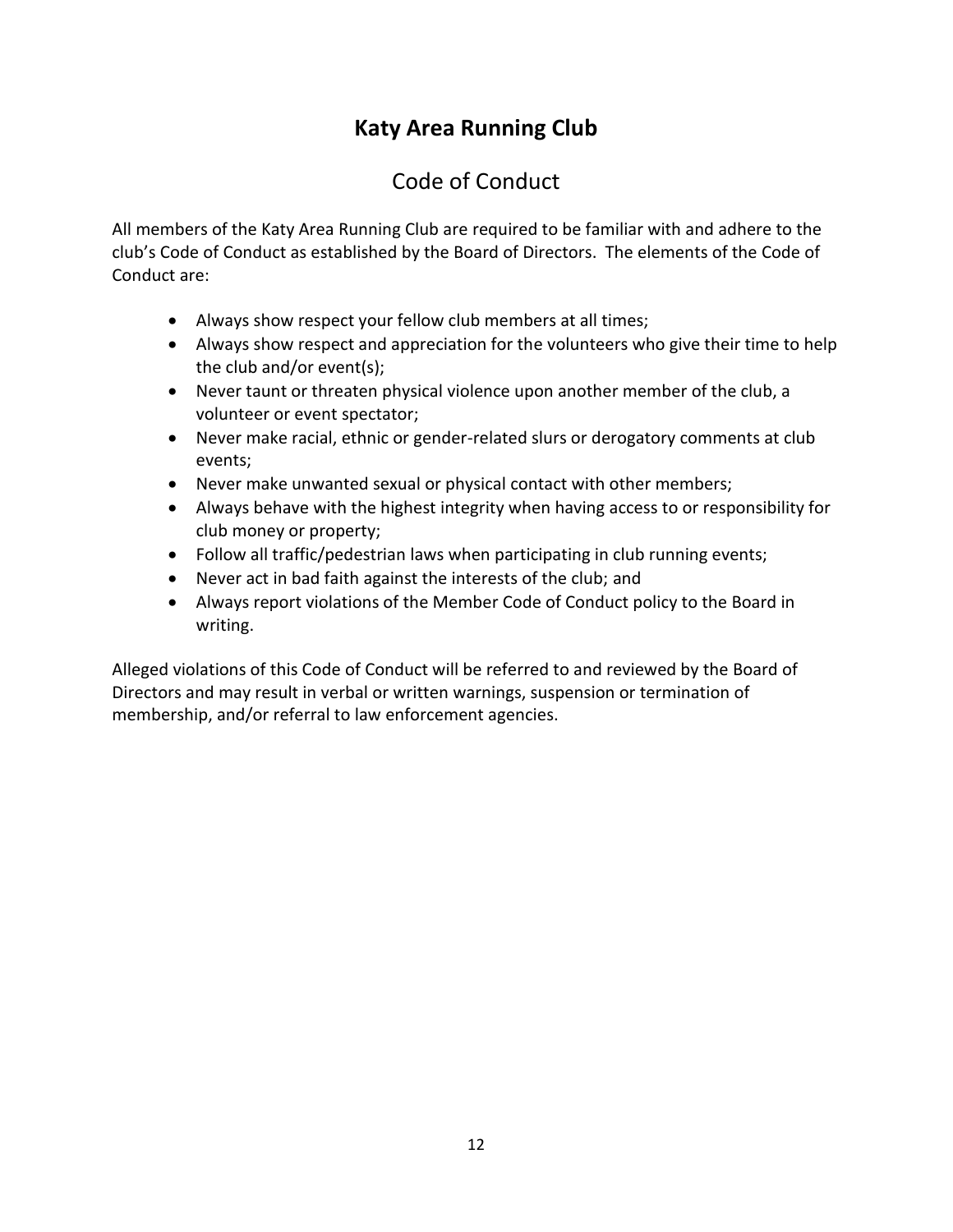## **Financial Policy**

- <span id="page-12-0"></span>• The Treasurer is responsible for financial recordkeeping and managing and reporting on the Club finances.
- An annual budget will be proposed by the President and must be reviewed and approved by the Board.
- Individual cash payments or contributions or checks for the same must be received by a Club Officer except that receiving cash or checks at Club events may be done by two persons appointed by the Treasurer or other Club Officer (Pres, VP, Sec.).
- Any disbursements of Club funds or expenditures claimed to be on behalf of the Club shall be made for the sole benefit of the Club and for the purpose of furtherance of the Club's mission and/or activities.
- All checks for funds drawn from a Club account must be signed by at least one Club Officer. Disbursements greater than \$250 require the signature of two Club Officers.
- Funds may be deposited or withdrawn from the Club account only by a Club Officer. Withdrawals greater than \$250 require the signature of two Club Officers.
- Non-budgeted expenditures greater than \$100 must be approved by the Board.
- Reimbursement of expenditures related to Club operation or functions will be done by the Treasurer after Board approval.
- The Club will not run a deficit or be in default of any valid due payment at any time.
- Board members, including Officers, will not be compensated for their service to the Club.

All references herein to the "Club" refer specifically to the Katy Area Running Club.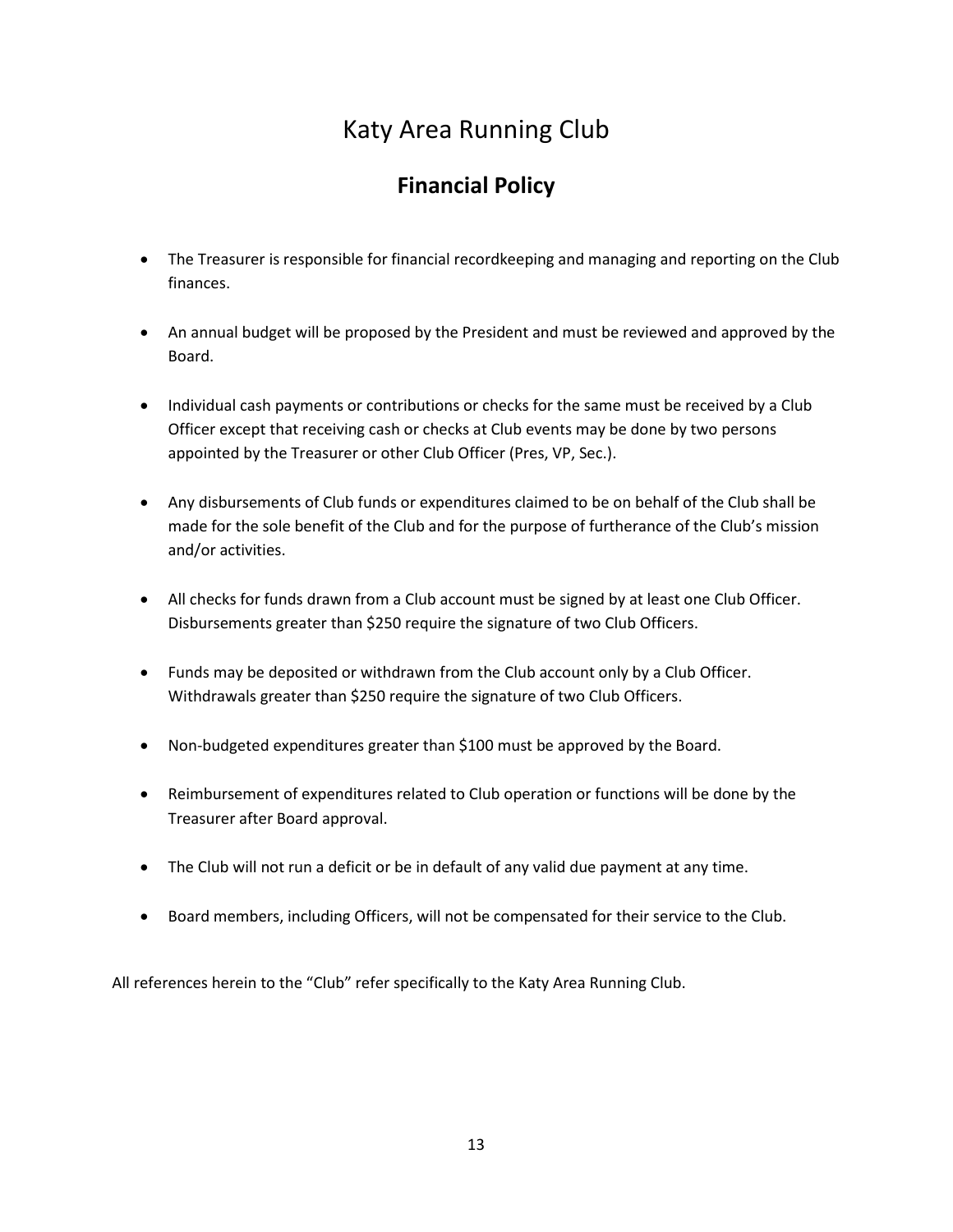## Conflicts-of-Interest Policy

### Board Approved February 2016

<span id="page-13-0"></span>The members of the Board of Directors ("Director(s)") of the Katy Area Running Club (KARC) owe a duty of loyalty to the KARC, which requires that in serving KARC they act, not in their personal interests or in the interests of others, but rather solely in the interests of the KARC. Directors must have undivided allegiance to KARC's mission and may not use their positions, information they have about KARC, or KARC's property, in a manner that allows them to secure a pecuniary benefit for themselves or their relatives.

The conduct of personal business between any Director and KARC is prohibited. Business transactions of the KARC in which a Director has an interest shall not be prohibited, but they shall be subject to close scrutiny. Such proposed transactions shall be reviewed carefully to determine that they are in the best interests of KARC and that they will not lead to conflict of interest. For the purposes of this policy, a Director, has an interest in a proposed transaction if he/she has a substantial financial interest in it, or has a substantial financial interest in any organization involved in the proposed transaction, or holds a position as owner, trustee, director, general manager, principal officer, or employee in any such organization. Prior to the start of any negotiations, or consideration of a grant request by the KARC, Directors are expected to make full disclosure to the best of their knowledge of any dual interest in a proposed transaction by submitting a report to the President or other officer designated by the Board to handle such matters, supplying any reasons why the transaction might not be in the best interest of KARC. In matters requiring prior approval of the Board of Directors, the President or other officer shall forward copies of this disclosure report to the Board before its approval.

Any Director with a dual interest in a proposed transaction shall not vote on the matter and, depending upon the circumstances, may be excluded from any discussion of the matter.

Any Director shall not use inside information of the KARC for his/her personal benefit, or use such inside information or his/her position as Director to the detriment of KARC. Inside information is information obtained through the Director's position that has not become public information.

Each member of the Board of Directors has a duty to place the interests of KARC foremost in any dealings involving the KARC and has a continuing responsibility to comply with the requirements of this Policy. On an annual basis, each Director is required to complete a Conflict-of-Interest Disclosure Statement.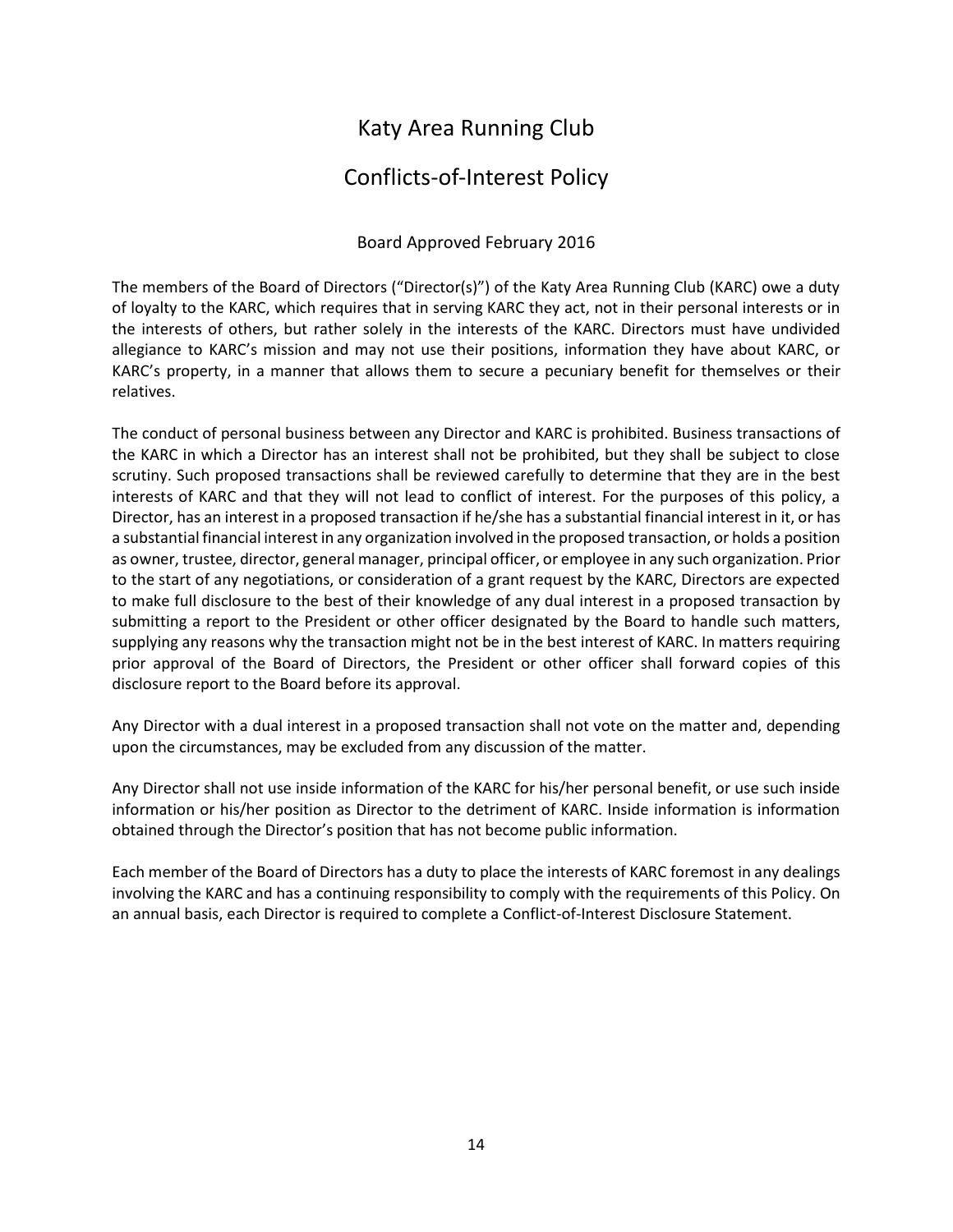## Conflict-of-Interest Disclosure Statement

<span id="page-14-0"></span>Please initial and date in the space at the end of Item A or complete Item B, whichever is appropriate, complete Item C, and sign and date the statement and return it to the President.

A. I am not aware of any relationship or interest or situation involving my family or myself which might result in, or give the appearance of being, a conflict of interest between such family member or me on one hand and the Katy Area Running Club on the other.

\_\_\_\_\_\_\_\_\_\_ (initials) (date)

B. The following are relationships, interests, or situations involving me or a member of my family which I consider might result in or appear to be an actual, apparent or potential conflict of interest between such family members or myself on one hand and the Katy Area Running Club on the other.

For-profit corporate directorships, positions, and employment with:

Nonprofit trusteeships of positions:

Memberships in the following organizations:

Contracts, business activities, and investments with or in the following organizations:

Other relationships and activities:

C. My primary business or occupation at this time is:

\_\_\_\_\_\_\_\_\_\_\_\_\_\_\_\_\_\_\_\_\_\_\_\_\_\_\_\_\_\_\_\_\_\_\_\_\_\_\_\_\_\_\_\_\_\_\_\_\_\_\_\_\_\_\_\_\_\_\_\_\_\_\_\_\_\_\_\_\_\_\_\_\_\_\_\_

I have read and understand the Katy Area Running Club's conflict-of-interest policy and agree to be bound by it. I will promptly inform the President of the Road Runners Club of America of any material change that develops in the information contained in the foregoing statement.

Type/print name Signature Signature Date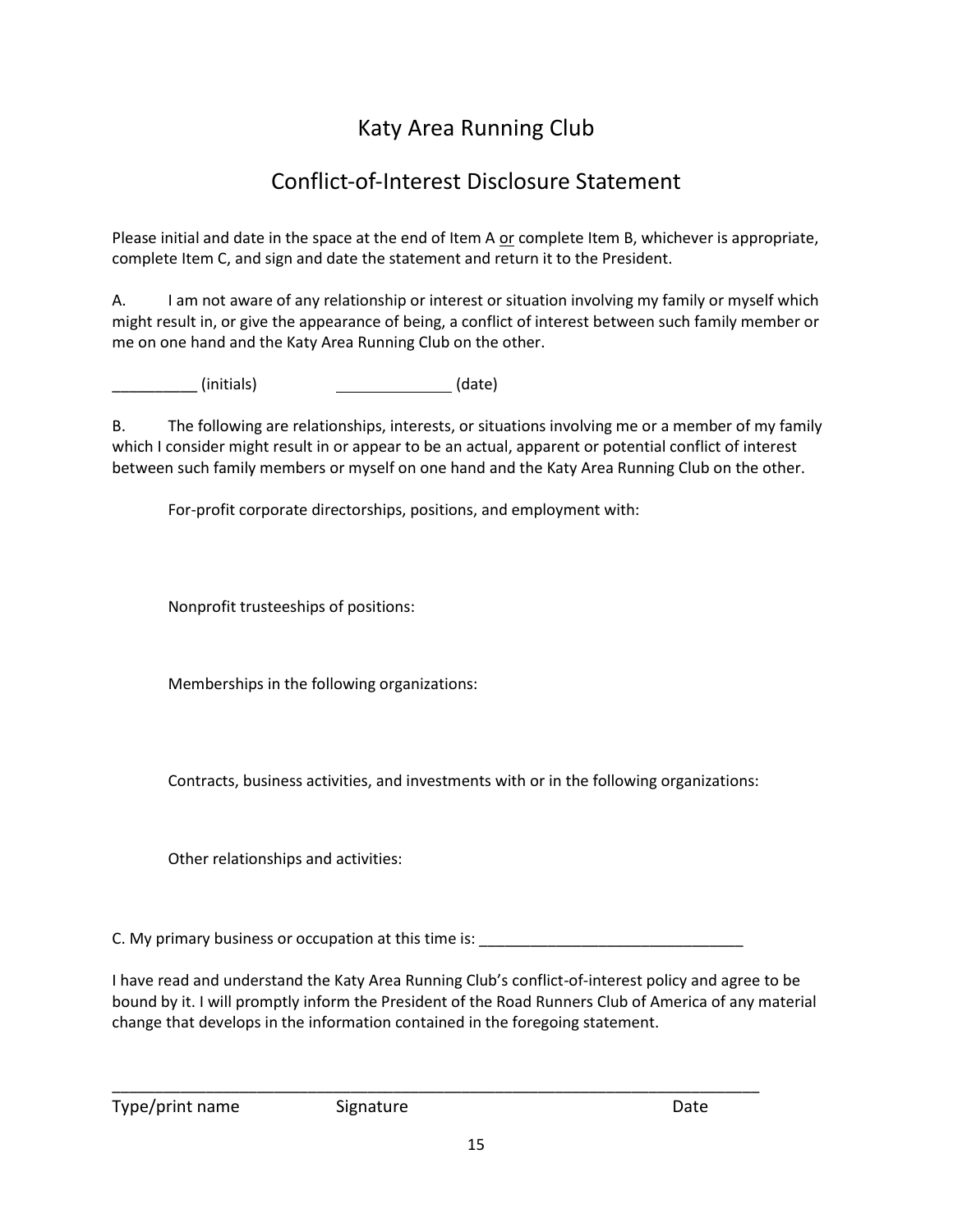## Alcohol Policy

<span id="page-15-0"></span>It is recognized that from time to time alcoholic beverages will be available at Club activities. These Club activities may be, but are not limited to, get-togethers and parties hosted by a member in their home, membership meetings in public or commercial venues, or membership get-togethers at bars and restaurants. In light of these eventualities and for the safety and wellbeing of its members, the Club maintains this policy governing the use of alcohol.

- No member under the age of 21 shall consume alcoholic beverages at a Club activity.
- No member of any age shall provide alcoholic beverages to any person under the age of 21 at a Club activity.
- No member of any age shall provide alcoholic beverages obtained at a Club activity to any person under the age of 21 at any place or any time.
- All members shall be responsible for their own consumption of alcoholic beverages and are expected to use reasonable and prudent judgment concerning the amount and rate of consumption.
- Any member who is acting as a driver for other members to and/or from a Club activity shall exercise extreme prudence and care regarding their consumption of alcoholic beverages.
- Use of alcoholic beverages by Club members is expressly prohibited in any public place which, by law, prohibits use or possession of such beverages (i.e., county parks, public school tracks, etc).
- Neither the Club, nor members of the Club, shall sell alcoholic beverages or receive any form of compensation for alcoholic beverages at Club activities.

All observed or suspected violations of this policy must be reported to a Club Officer. If such reported violation is confirmed, after review by the Board, the membership of the person violating the policy will be immediately terminated. Further, the matter will be referred to local law enforcement if deemed appropriate.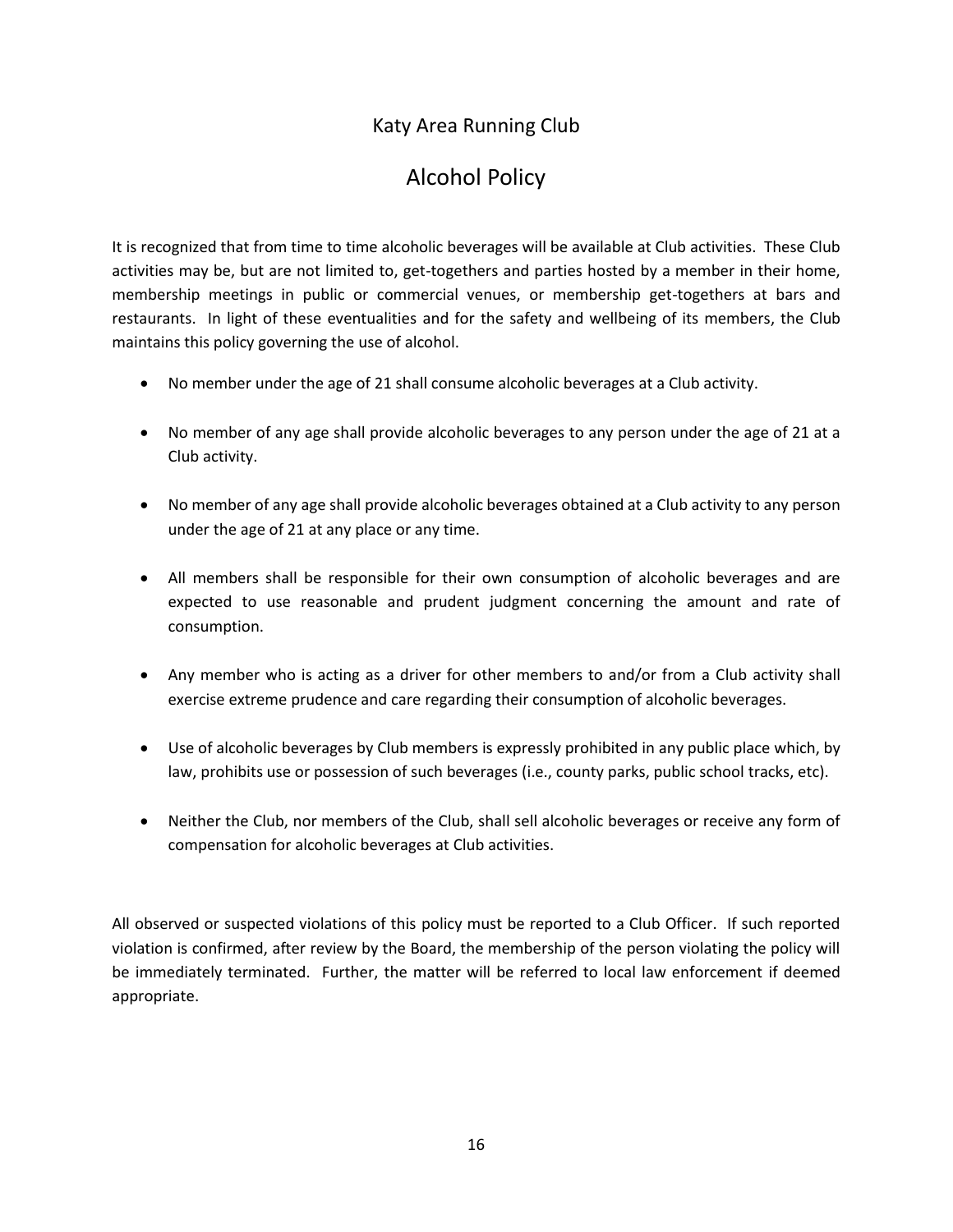## Record Retention and Document Destruction

Board Approved February 2016

#### <span id="page-16-0"></span>**Introduction**

Record retention and document destruction are distinct but complementary issues. Record retention balances the need for an organization to maintain accurate and appropriate files with the challenge of limited physical and electronic space for archives. All businesses need to keep documents that preserve institutional history for strategic planning, regulatory compliance, and legal purposes.

The Sarbanes-Oxley Act of 2002 forbids purging of documents when any organization — nonprofit or for-profit — is under federal investigation. Document destruction policies provide guidelines for the proper disposal of records and prevent destruction of relevant documentation if the organization is involved in litigation.

It is a federal crime to alter, cover up, falsify, or destroy any document to prevent its use in an official proceeding. Retention and destruction policies are helpful under any circumstances. When already in place, these policies not only help nonprofits retain appropriate historical and legal documentation, but they also clarify the steps to take if a federal investigation ever takes place.

#### **Proposed RRD Record Retention and Document Destruction Policy**

The KARC takes seriously its obligations to preserve information relating to litigation, audits, and investigations. The Sarbanes-Oxley Act of 2002 makes it a crime to alter, cover up, falsify, or destroy any document to prevent its use in an official proceeding. Failure on the part of employees to follow this policy can result in possible civil and criminal sanctions against the KARC and its employees, directors and officers and possible disciplinary action against responsible individuals up to and including termination of employment.

The KARC will retain documents in accordance with Generally Accepted Accounting Practices and applicable laws.

**From time to time, the President or the Chair of the Audit Committee may issue a "legal hold," suspending the destruction of any records due to pending, threatened, or otherwise reasonably foreseeable litigation, audits, government investigations, or similar proceedings. No records specified in any legal hold may be destroyed, even if the scheduled destruction date has passed, until the legal hold is withdrawn in writing by the person placing the hold.**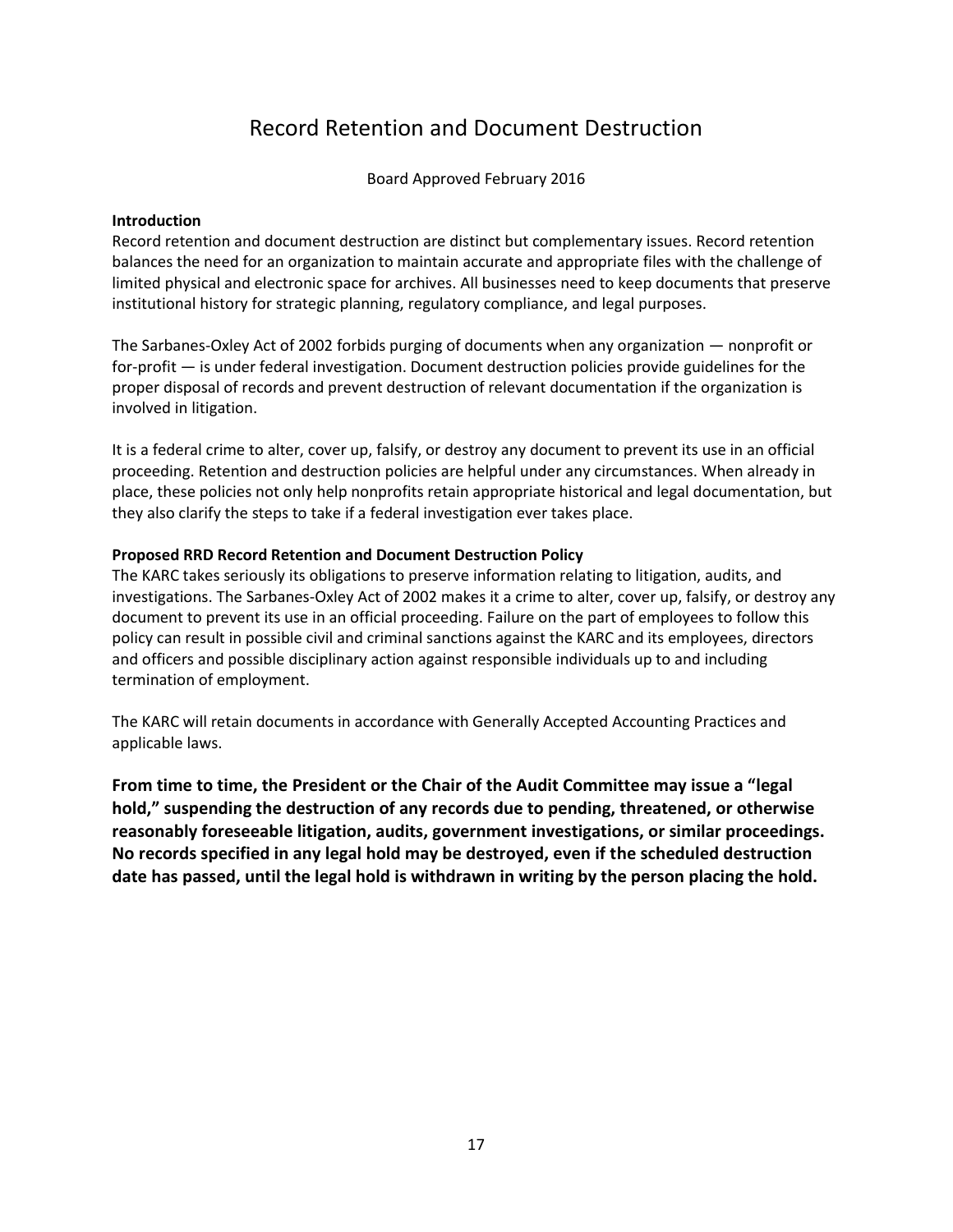## Whistleblower Protection Policy

Board Approved February 2016

#### <span id="page-17-0"></span>**Introduction**

The KARC requires directors, officers, employees, and volunteers to observe high standards of business and personal ethics in the conduct of their duties and responsibilities. As employees and representatives of the organization, we must practice honesty and integrity in fulfilling our responsibilities and comply with all applicable laws and regulations.

#### **Reporting Responsibility**

It is the responsibility of all directors, officers, employees, and volunteers to comply with KARC policies and to report violations or suspected violations of the law in accordance with this policy.

#### **No Retaliation**

No director, officer, employee, or volunteer, who in good faith reports a violation of the law, shall suffer harassment, retaliation, or adverse employment consequence even if the report is taken, or against any employee or individual who assists in the investigation of a reported violation. An employee, officer or director who retaliates against someone who has reported a violation of the law in good faith is subject to disciplinary action up to and including termination of employment or removal from the organization. This Whistleblower Policy is intended to encourage and enable employees and others to raise concerns about illegal activity within the organization.

#### **Reporting Alleged Violations**

Officers, directors, and employees are expected to report suspected violations of KARC policies or illegal activities to the KARC President. If the President is alleged to be in violation of the law, then the report should be submitted to the Vice President. A submitted report will be investigated by the entire Board of Directors (excluding any member alleged to be in violation of the law). If legal council is needed, it will be engaged at that time by the Board. The Vice President is authorized to retain legal council to address a complaint if it involves the President. The Board will consider any and all appropriate actions.

Suspected illegal activity or suspected violations of KARC policies may be submitted on a confidential basis by the complainant. Reports will be kept confidential to the extent possible except to the extent necessary 1) to conduct a complete and fair investigation, or 2) for review of KARC operations by KARC's independent public auditor and the KARC's legal counsel.

For a proper investigation to be conducted as much information as possible should be reported and it should clearly outline the perceived illegal act or violation of KARC policies. The report should outline a specific incident with dates and names of individual(s) involved. This report should be supplied in order to conduct a sufficient investigation.

#### **Accounting and Auditing Matters**

The Board shall address all reported concerns or complaints regarding corporate accounting practices, internal controls, or auditing. The President shall immediately report to the KARC Board if any illegal accounting practices are reported by independent auditors and will work with the Board until the matter is resolved.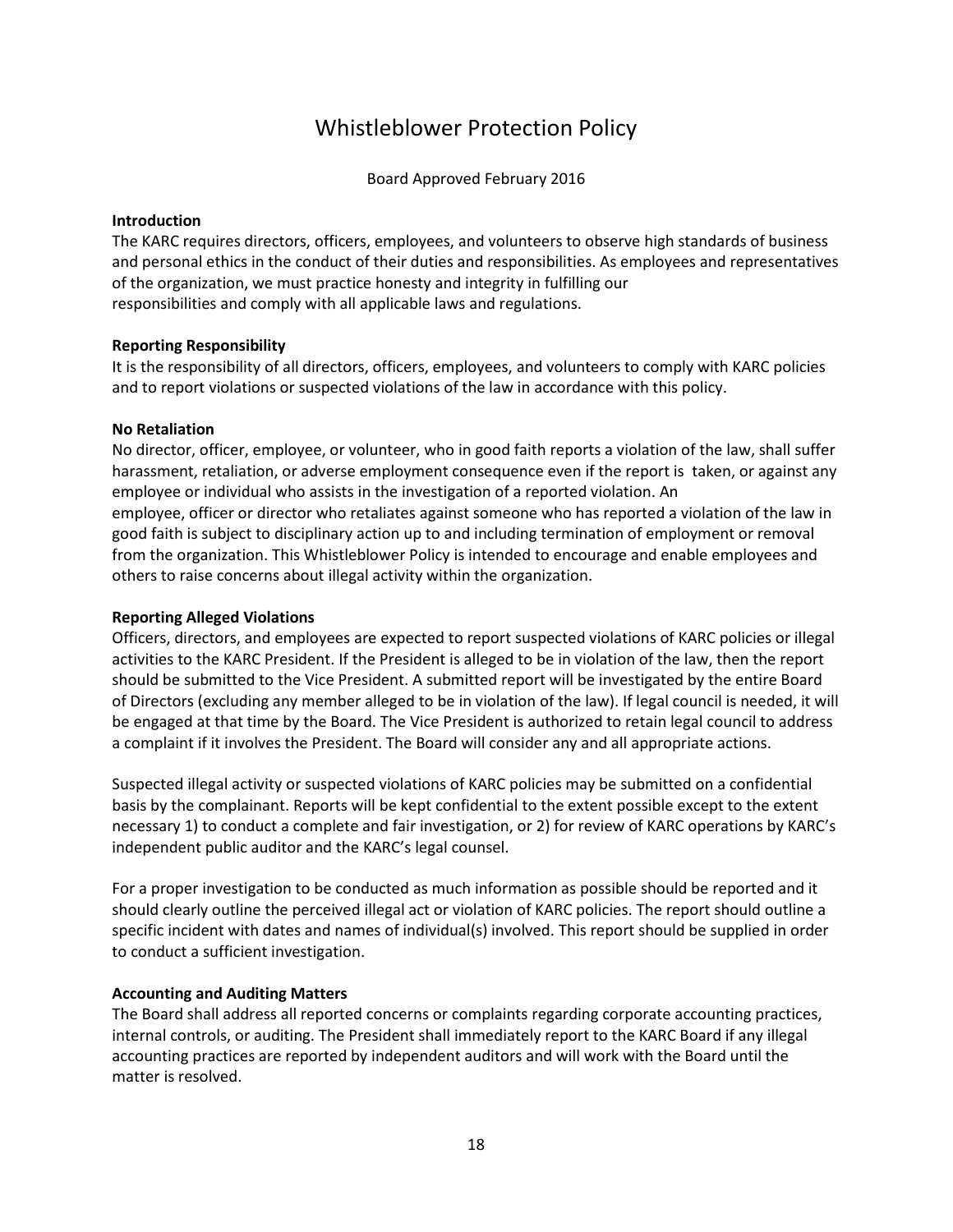#### **Acting in Good Faith**

Anyone filing a complaint concerning suspected illegal activity or a violation of KARC policies must be acting in good faith and have reasonable grounds for believing the information is closed indicates a violation of the law or KARC policies. Any allegations that prove not to be substantiated and which prove to have been made maliciously or knowingly to be false will be viewed as malfeasance and addressed accordingly.

#### **Handling of Reported Violations**

The appropriate person as outlined in this policy to receive an official complaint will notify the complainant and acknowledge receipt of the report within 5 business days. All reports will be promptly investigated and appropriate corrective action will be taken if warranted as a result of the investigation.

Outside legal counsel may be consulted as needed or warranted by the complaint.

#### **Examples of Illegal Activities**

The following is a non-exhaustive list of the kinds of activities that should be reported:

- Supplying false or misleading information on the KARC's financial or other public documents, including its IRS Form 990
- Providing false information to or withholding material information from the KARC's independent auditors
- Destroying, falsifying, or concealing any records that are official documents of the organization and if the actions are in violation of the law

• Altering, destroying, or concealing a document, or attempting to do so, with the intent to impair the document's availability for use in an official proceeding or otherwise obstructing, influencing, or impeding any official proceeding, in violation of federal or state law or regulations

• Embezzling KARC funds or benefiting financially through association with the KARC, for example serving on the Board and entering into a financially beneficial contract with the organization

• Paying for services or goods that are not rendered or delivered. "Laundering" funds.

• Using remarks or actions of a sexual nature that are not welcome and are likely to be viewed as personally offensive, including sexual flirtations; unwelcome physical or verbal advances; sexual propositions; verbal abuse of a sexual nature; the display of sexually suggestive objects, cartoons, or pictures; and physical contact of a sexual or particularly personal nature.

• Using epithets, slurs, negative stereotyping, and threatening, intimidating, or hostile acts that relate to race, color, religion, gender, national origin, age, or disability

• Circulating or posting written or graphic material in the workplace that denigrates or shows hostility or aversion toward an individual or group because of race, color, religion, gender, nationality, age, or disability

• Discriminating against an employee or potential employee due to a person's race, color, religion, sex, sexual orientation, national origin, age, physical or mental impairment, or veteran status

• Violating KARC's Conflict-of-Interest Policy, Whistleblower Policy, or Document Retention & Destruction Policy

• Facilitating or concealing any of the above or similar actions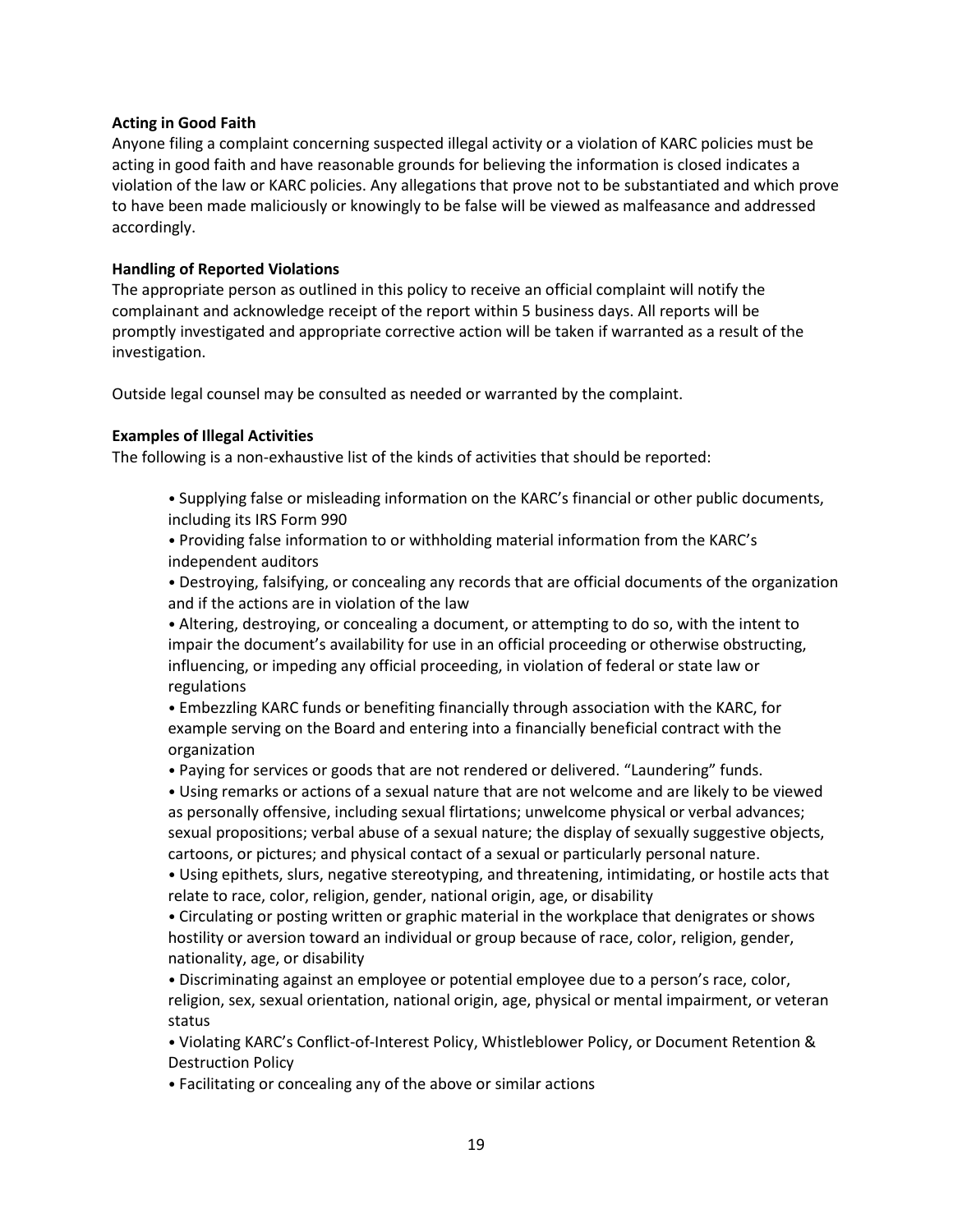## Privacy Policy

## <span id="page-19-0"></span>Our Commitment to Privacy

Katy Area Running Club (KARC) is the sole owner of the information collected on its websites, application forms, and through other means. We will not sell, share, rent, or otherwise disclose this information to other parties other than as disclosed in this statement. KARC collects information from our members and website users in a variety of ways.

The KARC website may contain links to other sites. Please be aware that KARC is not responsible for the privacy practices of other websites or organizations. We encourage our users to take appropriate precautions when leaving our website and to read the privacy statements of each and every website that collects personally identifiable information. This privacy statement applies solely to information collected by KARC.

## What information is collected from you and how it is used

No registration is required to read the public parts of KARC website. Only duly authorized staff or a representative of KARC may post information or materials on KARC public website. Only authorized staff, volunteers, and dues paying members may access any private sections of the KARC website. Only KARC staff may post materials in the private sections. KARC collects information from our members and users at several different points throughout our website and from other sources. This section describes these points of collection.

### Membership Registration

In order to become a member of KARC, interested persons must first complete a membership registration form. During registration an applicant is required to give contact information such as name, address, phone number, and e-mail address for all households involved in a club or management of an event. For members seeking club or event membership status, this information is used to verify adequate insurance coverage for clubs and events and to create a membership database so we may contact members about topics pertaining to KARC. All information is required unless otherwise stated on the membership form. This privacy policy governs both members who apply online or otherwise. Individuals that are not directly a member of a club or an event are required to give information such as name, address, phone number, and e-mail address. This information is used to create our membership database so we may contact members about topics pertaining to KARC. Any credit card payments processed through the membership or event management systems are done by KARC Board approved third parties. KARC will provide information regarding such approved third parties and any persons providing credit card information should review the privacy policies of such approved third parties. KARC does not retain, distribute, or use credit card information for any means or by any method. KARC is not responsible for credit card information of any person.

### Facebook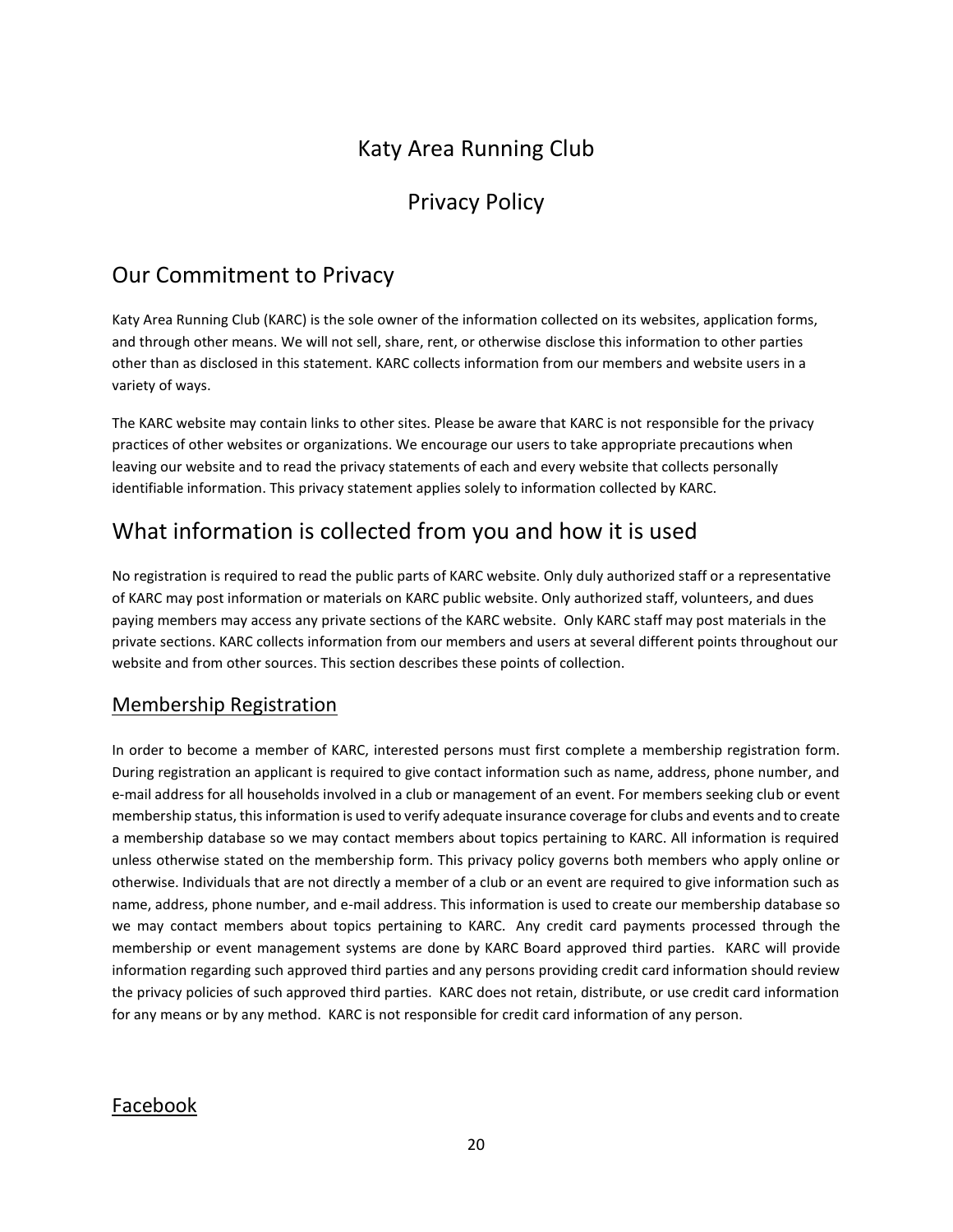KARC administers a Facebook page for communication to and among KARC membership. The KARC Facebook page is administered as a closed group and only registered members are allowed access to that FB page. KARC is not responsible for any information posted to Facebook by its membership and does not further distribute that information. Any member posting information to the KARC Facebook page should be aware of the Facebook privacy policy. Facebook is solely responsible for its use of any and all information including, but not limited to, comments, photos, addresses (physical or email), telephone numbers, ages, and genders relating to membership or any other person identified in such postings.

### Event Registration

In order to register for any possible event hosted by KARC through the KARC website or by paper form, an individual may be required to give contact information such as name, address, phone number, and e-mail address, as well as other information about him or her, including, but not limited to age, sex, qualifying mark(s), etc.

### Donations

KARC is committed to protecting our donors' privacy. Our donors expect that we will use their support wisely. We value our donors' trust, and we recognize that maintaining this trust requires us to be transparent and accountable to our supporters and the public at all times. KARC collects, uses, and discloses personal information only for certain purposes that are identified to the donor. We may use information to establish and manage our relationship with a donor. We obtain relevant personal information about donors lawfully and fairly. The main uses for this information involves raising money to reach our goals, to process gifts, and return appropriate receipts and thank you letters in accordance with IRS regulations. We will occasionally release a list of our donors in order to publicly recognize and thank them for support of our organization. In such cases, other organizations and third parties will have access to our donor names and in some cases donation amounts.

KARC does not sell, trade, or rent the information and contents of active donor files to others. KARC does not share donor e-mail addresses to third parties. KARC only uses and discloses personal information with donor permission. Donor permission can be in writing or implied, either verbally and/or electronically. A donor may withdraw permission to collect, use, and disclose personal information at any time by giving KARC reasonable notice, subject to legal or contractual obligations. A donor may opt out of sharing of any information, including name and address, by contacting any KARC Officer. When a donor has communicated a desire to opt out of the disclosure of his or her information, KARC will not include the donor's data to another organization or third party.

The personal information in our possession shall be kept accurate and up-to-date. Donors may always correct their personal information if they believe that our records are not correct. If a donor feels that any of our information about them is inaccurate or incomplete, the donor has the right to ask us to change it or delete it. If a donor's personal information is wrong in any way, KARC will make the required changes.

#### Newsletters

If a user subscribes to our newsletter(s), print or digital, we ask for contact information such as name, address, and e-mail address. This contact information is managed by KARC according to this privacy policy. KARC does not sell, lease, rent, or license its email list to third parties. All recipients of the emailed newsletter may unsubscribe by contacting any of the KARC Officers.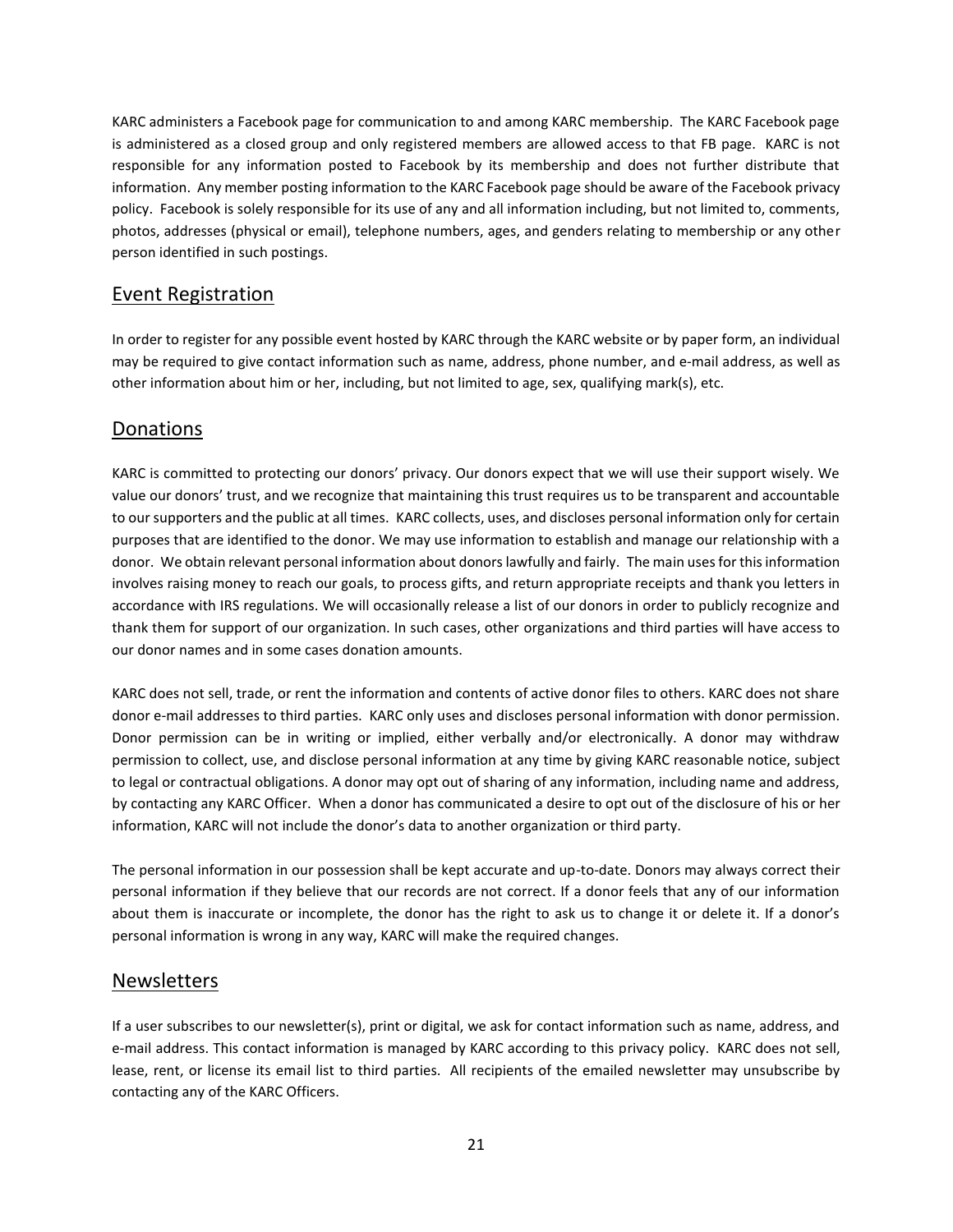### **Security**

No sensitive information (such as credit card number and/or social security number), is collected by the KARC website. As outlined above, KARC does partner with reputable third-party, internet commerce sites that may collect donations, individual member data, revenue, or sell merchandize or services. These parties are solely responsible for the content and security of their site. KARC is not responsible for the security of these sites, however KARC makes every effort to select reputable service provides.

### Cookies

KARC website uses cookies solely for navigation control within forums, opinion polls and error reporting. No identifying data is collected through cookies.

### Sharing

KARC may share aggregated demographic information about our website users and membership with users, sponsors, partners and advertisers. This is not linked to any personal information that can identify any individual person.

### Other Collection Points

We may also collect information from people through other means such as on the telephone, by e-mail, by fax, on paper, and in person. This privacy policy governs the use and disclosure of that information as well.

## With whom the information may be shared and other kinds of disclosures

KARC may occasionally share information with third parties. This section describes what information we share and with whom.

### Sharing with Affiliate Organizations

KARC necessarily shares membership information with the Road Runners Club of America (RRCA) for maintaining membership lists in RRCA, mailing addresses for printed communications from RRCA, and insurance purposes. KARC may also share membership information with the Houston Area Road Runners Association (HARRA) for the purposes of providing demographic information, and names and addresses for printed communications among other things. Once transmitted to RRCA or HARRA, those organizations are responsible for maintaining the privacy of KARC members' information in their possession. Persons interested in how either of these organizations maintain or use personal information obtained from KARC should contact RRCA or HARRA directly.

### Sharing with third parties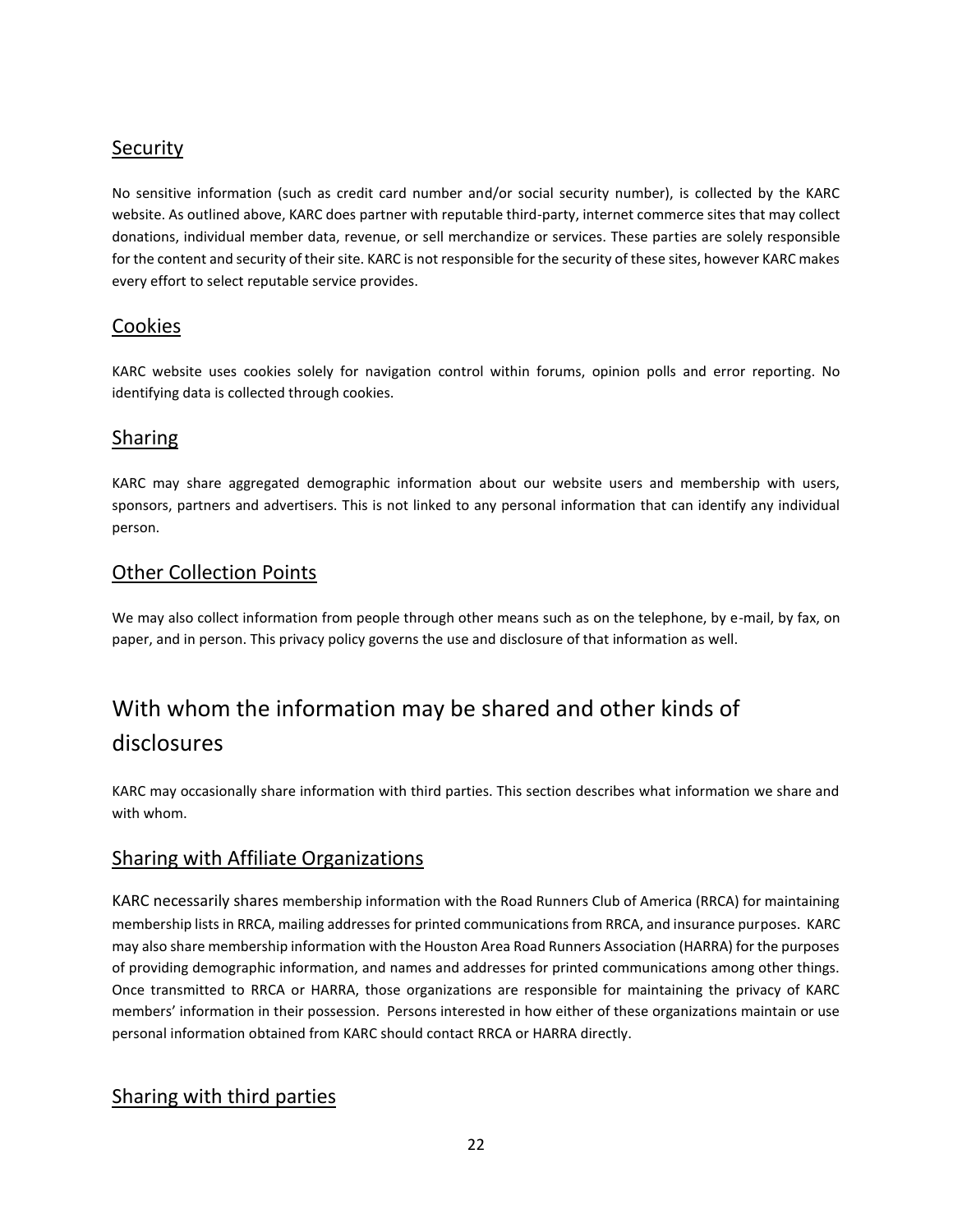KARC may occasionally enter into relationships with other running/track & field/ and/or health & fitness organizations or companies. These relationships may be developed to receive or provide services to such organizations. When KARC provides the services or collects information for partners, this privacy statement will govern the use of such information for the relationship unless otherwise stipulated in a contractual arrangement that is more restrictive than this policy.

In the event that KARC uses an outside shipping company to ship orders, an outside printing company to print certain publications, or a credit card processing company to bill users for goods and services, these companies will be directed not to retain, share, store, or use personally identifiable information for any secondary purpose.

We may occasionally share aggregated demographic information with our corporate sponsors, suppliers, partners, and advertisers. This is not linked to any personal information that can identify any individual person.

We will occasionally make our comprehensive club mailing list available to third parties through a mailing list service. KARC maintains rights over the list and has the full authority to determine who has access to the list. The mailing list only contains the postal mailing address of the members and the member's names. It does not contain any personally identifiable information.

From time to time, we may also provide, or be contractually obligated to provide, postal or e-mail lists to KARC corporate sponsors, suppliers, or other partners for the specific purpose of fulfilling a partnership agreement or offering discounts or perquisites, which we think might be of interest to our members. These companies or organizations are contractually obligated not to use these mailing lists for any other purposes or to disclose them to any third party. Members may opt out of inclusion in such lists by writing or emailing to any KARC Offier.

We will also share information to prevent fraud, to respond to a legal process, or as otherwise required by law.

### Other kinds of disclosures of personal information

KARC Club Officers, as well as KARC Committee members, Sub-Committee members, and KARC Board members, may have their name, address, fax number, phone number, and e-mail (work and/or home for each) listed both on the website and in print for contact purposes. Any person who accepts an official position with KARC agrees to have his/her contact information made available to KARC's members and the public, unless requested otherwise. KARC is required to share contact information on all KARC Officers with the Internal Revenue Service.

Some individuals may have their biographies posted on KARC website or otherwise published by KARC. These people agree to have certain information about them communicated to the public, including, but not limited to, name, home city and state, age, educational background, etc.

### Minors

Protecting the privacy of the young is especially important. For that reason, we adhere to the 1998 [Children's Online](http://www.ftc.gov/bcp/conline/edcams/kidzprivacy/adults.htm)  [Privacy Protection Act \(COPPA\).](http://www.ftc.gov/bcp/conline/edcams/kidzprivacy/adults.htm) KARC does not collect contact information on children under the age of 18 years.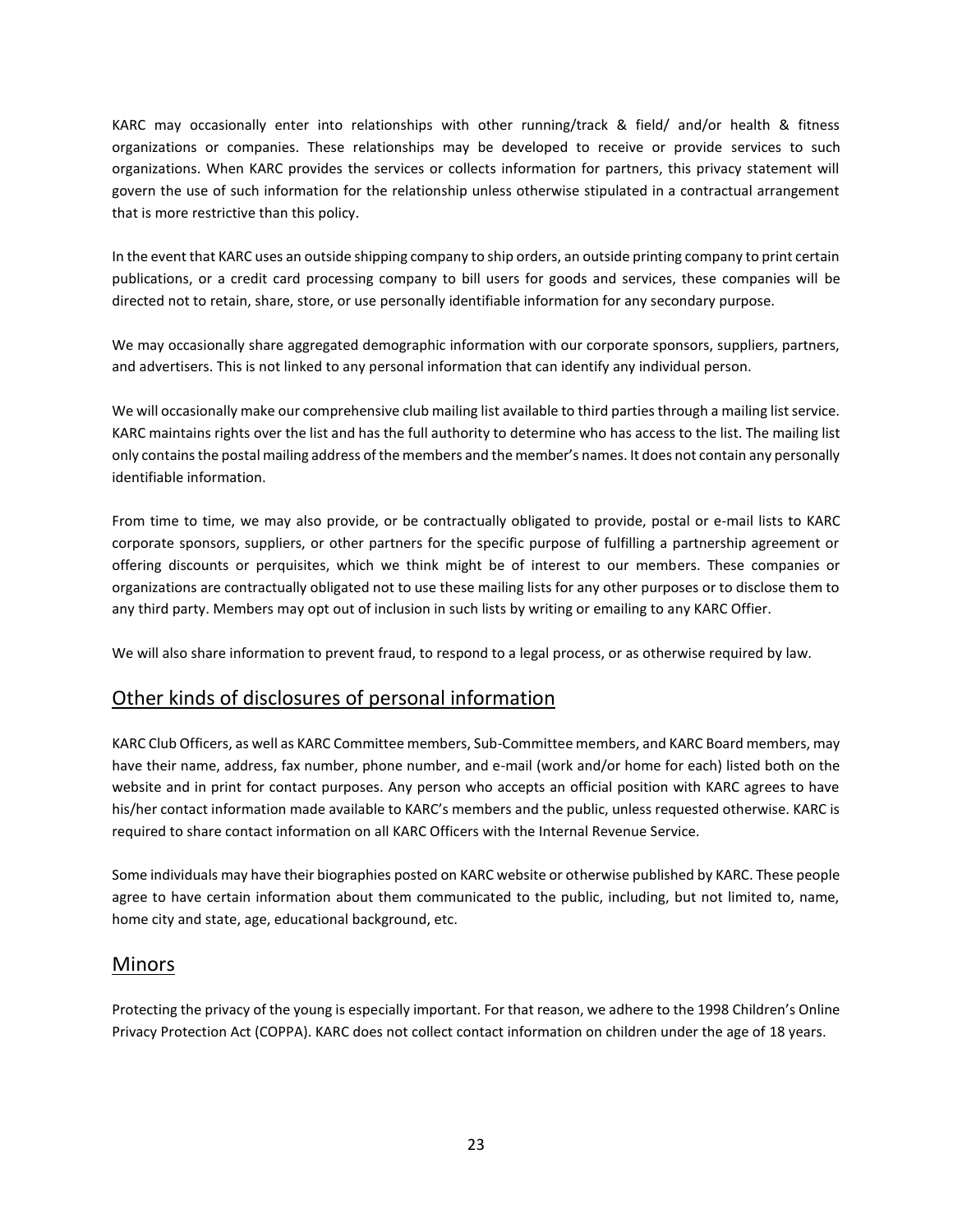We avoid collecting more information than necessary when offering children's activities. KARC may maintain a database of children's running programs, but the contact information collected will be for the adults over 18 years of age responsible for organizing said programs. We also follow strict rules when sending email to minors.

### Security Procedures

KARC complies with all applicable federal and state laws and regulations governing security procedures and breach of security procedures. KARC takes every reasonable precaution to protect users' information. When users submit sensitive information via the website, the information is protected both on- and off-line.

We make every reasonable effort to protect users' information on-line and off-line. Access to users' information is restricted in our organization. Only those employees who have a need to know the information to perform their club function are granted access to personally identifiable information. All KARC Officers, Board Members, and those otherwise responsible for possessing and using membership and user personal information are kept up-to-date on our security and privacy practices.

### Choice and opting in/out

Members will receive communications from KARC and others as referenced in this privacy policy. Members may opt in or out of various communications by contacting any one of the KARC Officers and requesting non-mailing status.

### Correction/Updating Personal Information

If a member's information changes (such as a zip code we will endeavor to provide a way to correct, update or remove that member's information, as appropriate. This can usually be done by emailing any one of the KARC Officers.

### Notification of Changes

If KARC changes its privacy policy, we will post a notice of the change on the homepage of our website for at least seven days so our users are aware of what information we collect, how we use it, and under what circumstances, if any, we disclose it. If at any point KARC decides to use personally identifiable information in a manner different from that stated at the time it was collected, users will have a choice whether to consent to such use. We will use information in accordance with the privacy policy under which the information was collected.

A link to the privacy policy will always be posted on the homepage of KARC website or a copy can be obtained by emailing or writing to any one of the KARC Officers.

*Revised January 21, 2016*

### Katy Area Running Club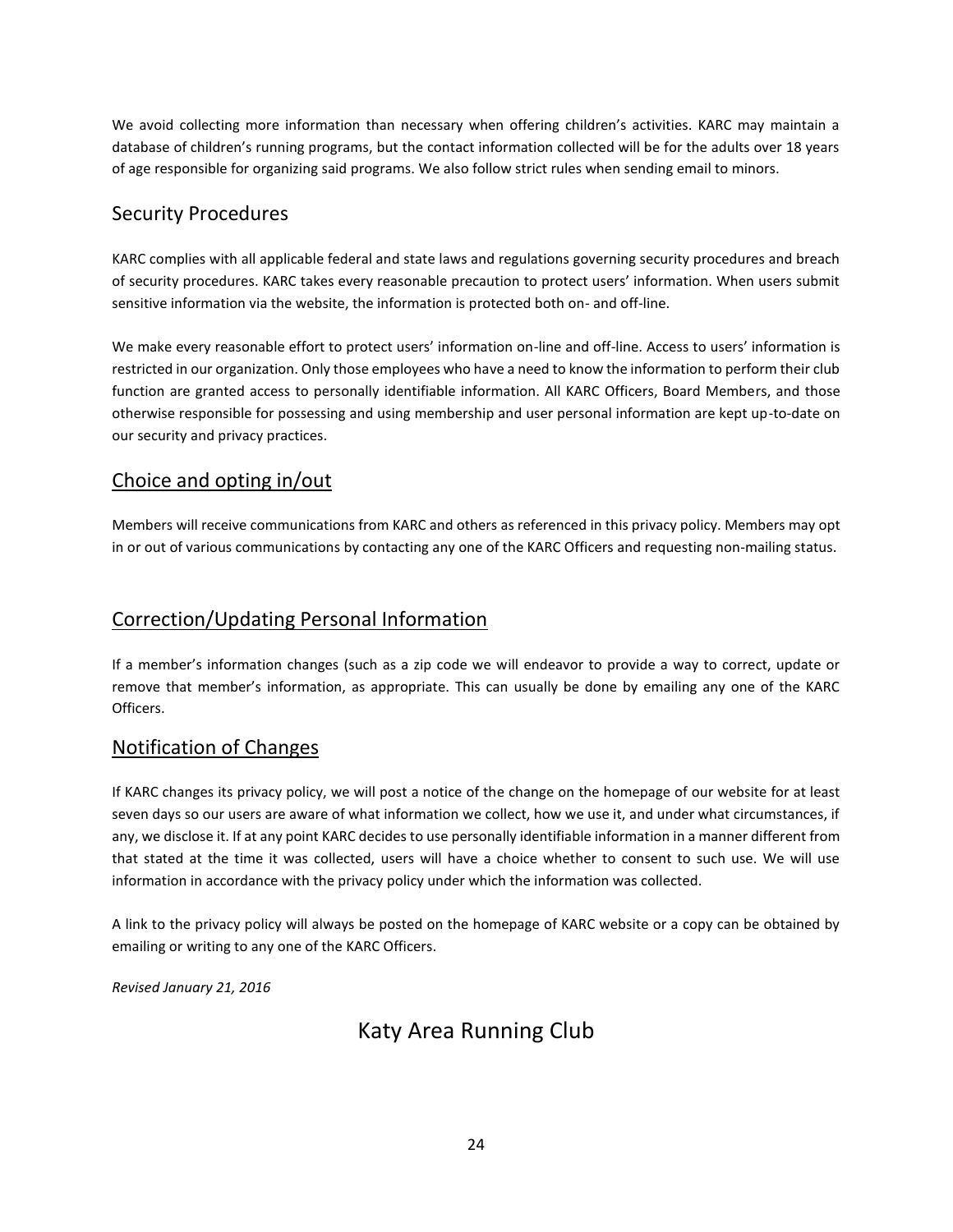### Legal Notices

### <span id="page-24-0"></span>Copyright Notice

All Contents © Katy Area Running Club 2016. All Rights Reserved.

The contents of all material available on this Internet site are copyrighted by the Katy Area Running Club unless otherwise indicated. All rights are reserved by the Katy Area Running Club, and content may not be reproduced, downloaded, disseminated, published, or transferred in any form or by any means, except with the prior written permission of the Katy Area Running Club, or as indicated below. Readers may download pages or other content for their own use, consistent with the mission and purpose of the Katy Area Running Club. However, no part of such content, including email addresses posted on this site, may be otherwise or subsequently reproduced, downloaded, disseminated, published, or transferred, in any form or by any means, except with the prior written permission of, and with express attribution to the Katy Area Running Club. Copyright infringement is a violation of federal law subject to criminal and civil penalties.

### Legal Notice and Disclaimer

The information contained herein is provided to the Katy Area Running Club by the Katy Area Running Club members and nonmembers. While the Katy Area Running Club makes every effort to present accurate and reliable information on this Internet site, the Katy Area Running Club does not endorse, approve, or certify such information, nor does it guarantee the accuracy, completeness, efficacy, timeliness, or correct sequencing of such information. Use of such information is voluntary, and reliance on it should only be undertaken after and independent review of its accuracy, completeness, efficacy, and timeliness. Reference herein to any specific commercial product, process, trade name, trademark or service mark, manufacturer, or otherwise does not constitute or imply endorsement, recommendation or favoring by the Katy Area Running Club.

The Katy Area Running Club (including its employees, agents and representatives) assumes no responsibility for consequences resulting from the use of the information herein, or from use of the information obtained at linked Internet addresses, or in any respect for the content of such information, including, but not limited to, errors or omissions, the accuracy or reasonableness of factual or scientific assumptions, studies or conclusions, the defamatory nature of statements, ownership of copyright or other intellectual property rights, and the violation of property, privacy, or personal rights of others. The Katy Area Running Club is not responsible for, and expressly disclaims all liability for, damages of any kind arising out of use, reference to, or reliance on such information. No guarantees or warranties including, but not limited to, any express or implied warranties of merchantability or fitness for a particular use or purpose, are made by the Katy Area Running Club with respect to such information.

### Third Party Postings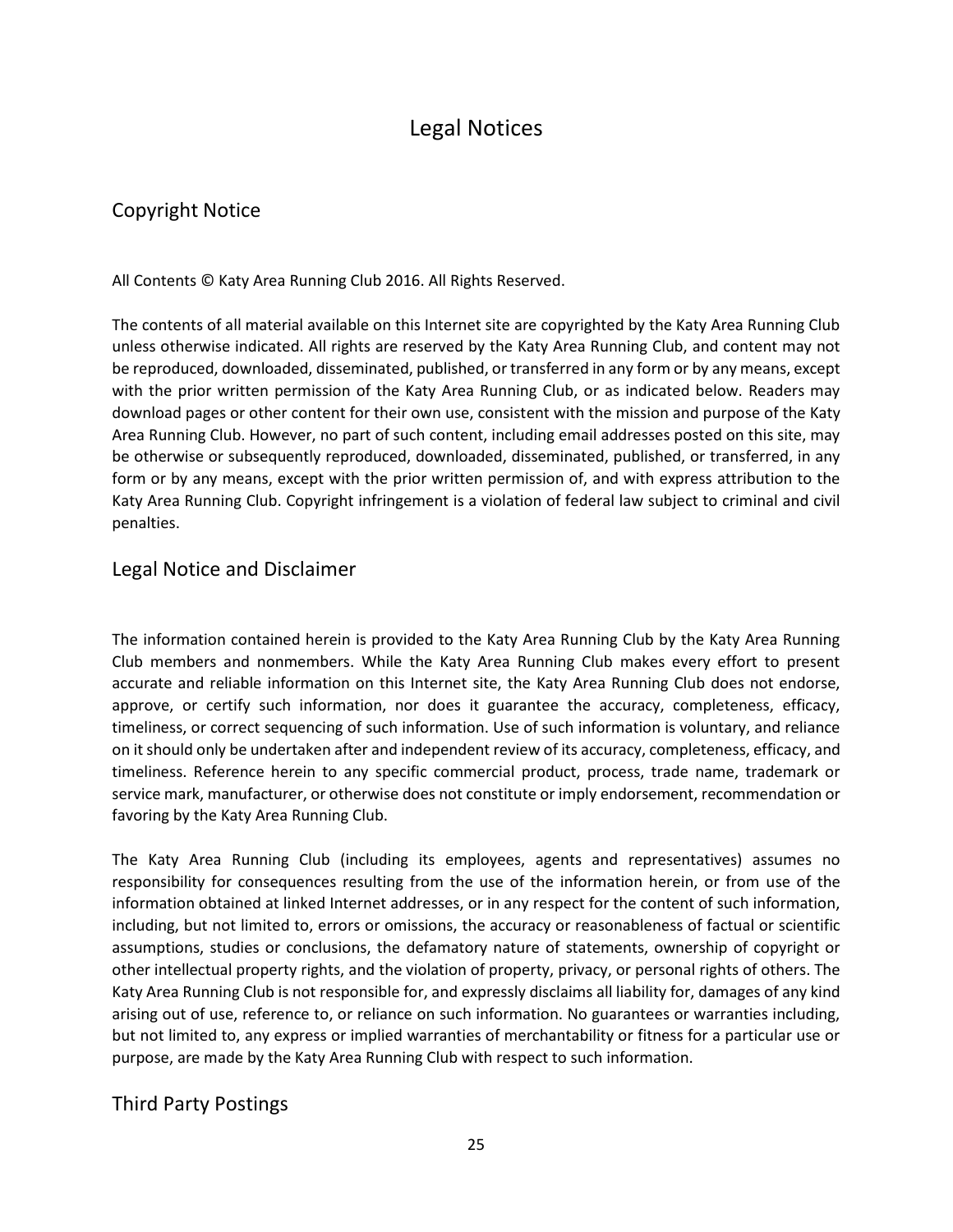In addition to the Legal Notice and Disclaimer above, public and or private sections provided on the Katy Area Running Club Internet site for third party posting are not pre-screened or regularly reviewed for content by the Katy Area Running Club its employees, agents or representatives. Authors and posters of material are solely responsible for its content. The Katy Area Running Club reserves the right to remove any postings at any time.

### Links to Other Internet Sites

In addition to the Legal Notice and Disclaimer above, at certain places on this the Katy Area Running Club Internet site, live 'links' to other Internet addresses can be accessed. Such external Internet addresses contain information created, published, maintained, or otherwise posted by institutions or organizations independent of the Katy Area Running Club. The Katy Area Running Club does not endorse, approve, certify, or control these external Internet addresses and does not guarantee the accuracy, completeness, efficacy, timeliness, or correct sequencing of information located at such addresses. Use of any information obtained from such addresses is voluntary, and reliance on it should only be undertaken after an independent review of its accuracy, completeness, efficacy, and timeliness. Reference therein to any specific commercial product, process, or service by trade name, trademark, service mark, manufacturer, or otherwise does not constitute or imply endorsement, recommendation, or favoring by the Katy Area Running Club.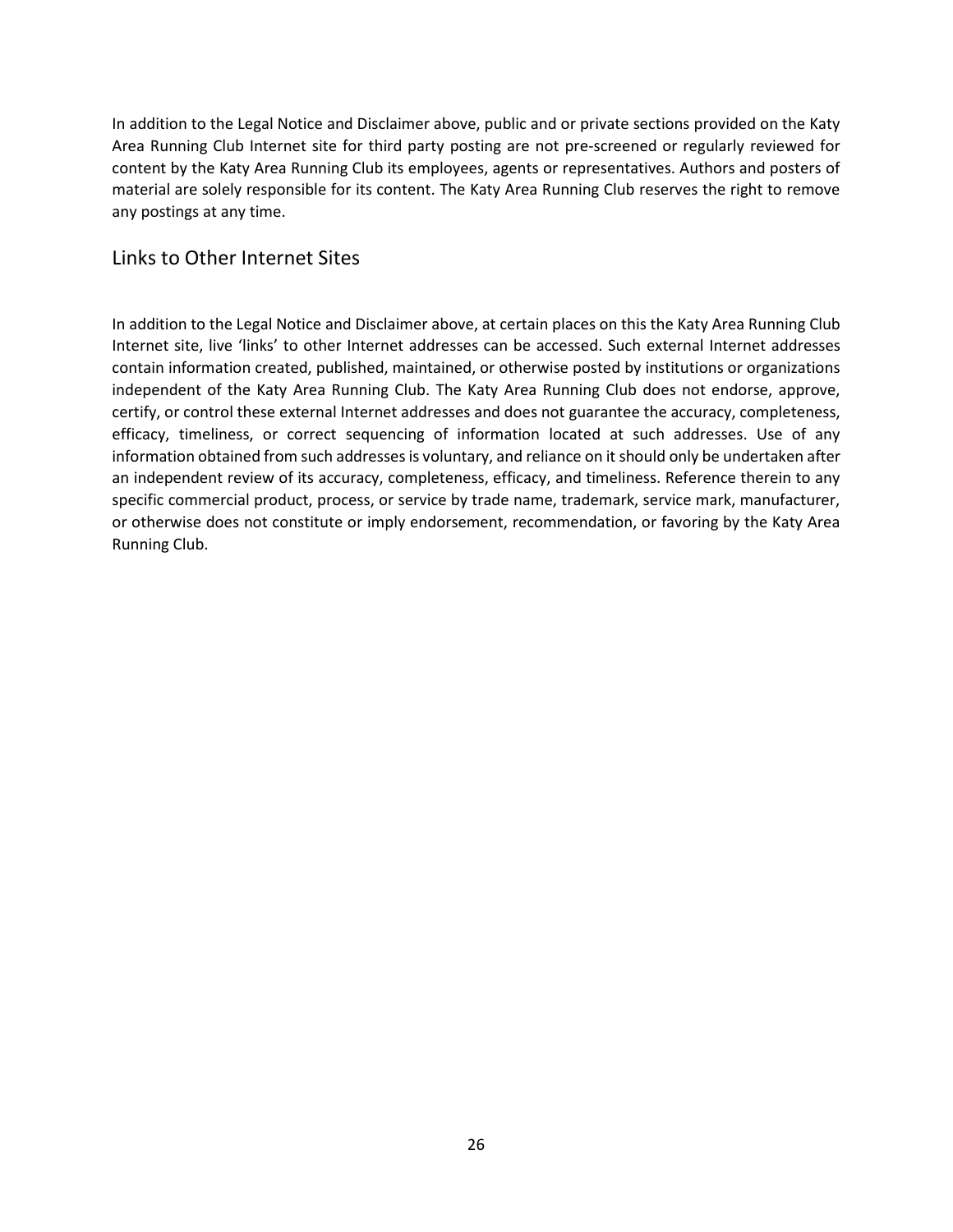## Facebook Posting Policy

<span id="page-26-0"></span>As a primary communication tool among the Club members, KARC maintains a closed Facebook (FB) Group. The intent of the Club in maintaining such a space is to provide an avenue for information sharing and planning discussions among our members. Further, the FB Group is intended to be a space free of commercial advertisements or solicitations made for financial gain. Realization of these intents will provide the Club with a clean, safe communication environment.

#### Policy Statement:

Facebook postings to the Club FB Group for the purpose of any commercial or financial personal gain are not allowed. The term "financial personal gain" means any financial benefit inuring specifically to the person posting the information or to another person or to an organization with which the person posting the information is affiliated.

#### Procedures:

Club FB Group administrators will periodically review the content of the postings. Any posting deemed violating this policy, by the administrator's sole discretion, will be removed at the first opportunity.

#### Examples:

- A. Personal postings having no financial personal benefit, no vested interests (**Allowed**).
	- i. An event expected to be of general interests to the group.
	- ii. The event may or may not benefit a charity.
	- iii. The person posting the information has nothing to gain in any way.
	- iv. This could specifically be a race or article that the person found on the internet and thinks other members would find this interesting or helpful.
- B. Personal postings having no financial personal benefit, some vested interests (**Allowed**).
	- i. An event expected to be of general interests to the group.
	- ii. The event may or may not benefit a charity.
	- iii. The person posting the information has personal interests in seeing the event succeed.
	- iv. This could specifically be a race which benefits a cause of significant personal relevance to the person posting, i.e., a family member's illness, a person's local volunteer fire department, etc.
- C. Personal postings which have a non-financial personal benefit (**Allowed**).
	- i. This could be a solicitation for contributions to a charity to allow a person entry to a race in which they could otherwise not participate.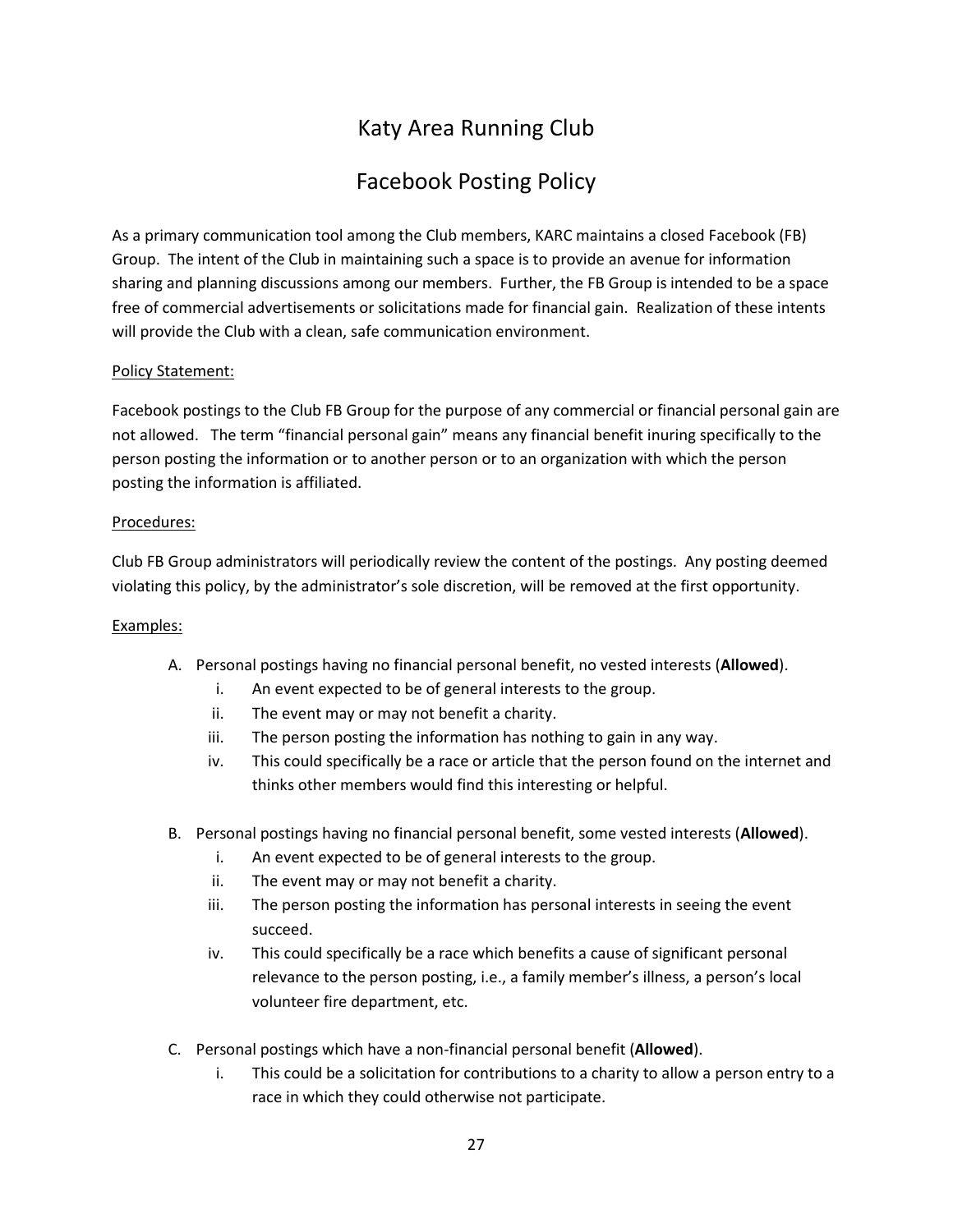- ii. This could specifically be postings soliciting contributions for a charity entry to the Boston Marathon or other such race.
- D. Personal postings having a financial personal benefit **(Prohibited**).
	- i. This could be a posting for a race, workshop or other event which is owned by the person posting the information.
	- ii. This could be a posting for a race, workshop or other event of which the person is an employee or otherwise from which the person receives a financial benefit.
- E. Commercial entity postings (**Prohibited**).
	- i. This could be a posting by a sponsor or other entity promoting their business.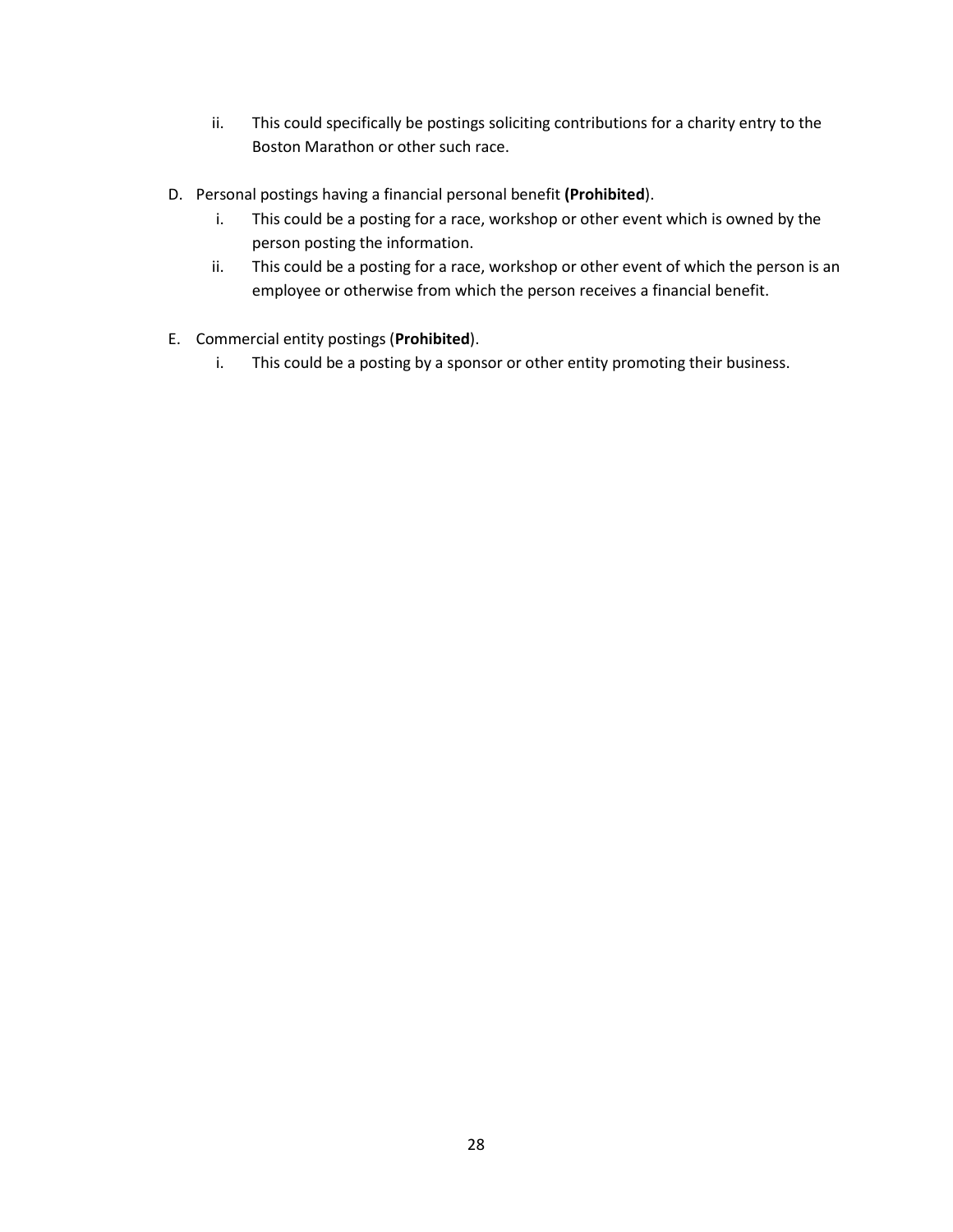## Board Election Policy and Procedure

<span id="page-28-0"></span>As written in the Club By-Laws (Article 7, Paragraph E), all board members shall be elected by a majority vote of those dues paying members who are present at the Annual Membership Meeting. This document is written to further specify the actions necessary for valid Club board elections.

- A nominating committee, co-chaired by the Club President and Secretary, will oversee solicitation, reception and vetting of potential candidates for Officer and Directors-at-Large positions.
- The members of the nominating committee, other than the co-chairs, will be appointed by the co-chairs.
- The nominating committee will be composed of the co-chairs plus three (3) other Club members who, at the discretion of the co-chairs, will be Board or non-Board members.
- A solicitation for candidates will be issued to the entire membership of the Club at least sixty (60) days prior to the Annual Membership Meeting.
- All nominations of candidates, either self-nominations or nominations by other Club members, will be considered for inclusion on the election ballot if received at least thirty (30) days prior to the Annual Membership Meeting.
- Any candidate for election to the Board must have been a Club member for at least one year as of the date of the election.
- Any candidate for Officer position must possess skills and background experience commensurate with the able execution of the position to which they are nominated. The suitability of each such potential candidate will be determined solely by the majority view of the nominating committee according to the description of the particular position provided in the Club By-Laws and according to the committee's view of additional tasks handled by previous occupants of the particular position.
- A list of candidates approved by the nominating committee for each of the positions will be made available to all Club members at least fourteen (14) days prior to the Annual Membership Meeting.
- The election will be conducted during the Annual Membership Meeting.
- A paper ballot will be provided to each dues-paying member who attends the Annual Membership Meeting.
- In the event that the Annual Membership Meeting is held in conjunction with the annual Holiday Party or other social event, the voting member need not attend the entire Holiday Party or other social event. They may attend solely for the purpose of receiving and casting their election ballot.
- Sufficient steps will be taken to ensure that the identity of a voting member will not be associated with any cast ballot.